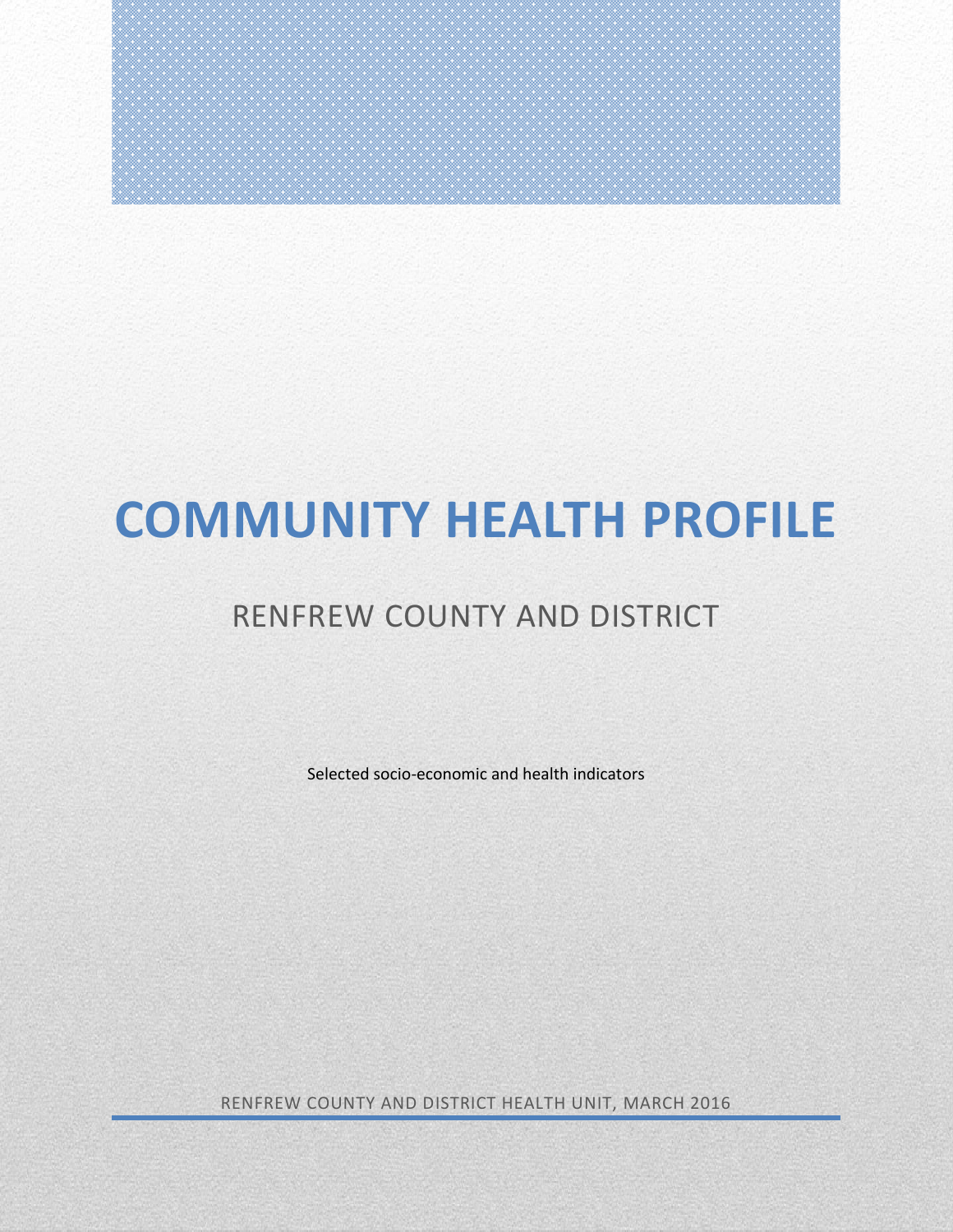# **Authors**

This report updates and expands on information presented in the Environmental Scan section of Renfrew County and District Health Unit's [Strategic Plan.](http://rcdhu.com/wp-content/uploads/2016/12/Strategic-Plan-2015-2019-FINAL-March-11-2015.pdf) Updated by Peggy Patterson, MHSc, Coordinator, Program Planning and Evaluation

#### **Reviewers**

Diana Brooks, RN, BScN, Public Health Nurse Carolyn Froats-Emond, RD, Community Dietitian Carla Walters, RN, BNSc, MPA, Manager, Health Promotion and Clinical Services

#### **Contact for more information**

Peggy Patterson 613-735-8651 extension 546 or [ppatterson@rcdhu.com](mailto:ppatterson@rcdhu.com) Renfrew County and District Health Unit 7 International Drive Pembroke, Ontario K8A 3C8 <https://rcdhu.com/>

This report is available online at <https://rcdhu.com/reports/>

#### **Suggested citation**

Renfrew County and District Health Unit. (2016). Renfrew County and District Community Health Profile. Pembroke, ON.

#### **Copyright**

©Renfrew County and District Health Unit, 2016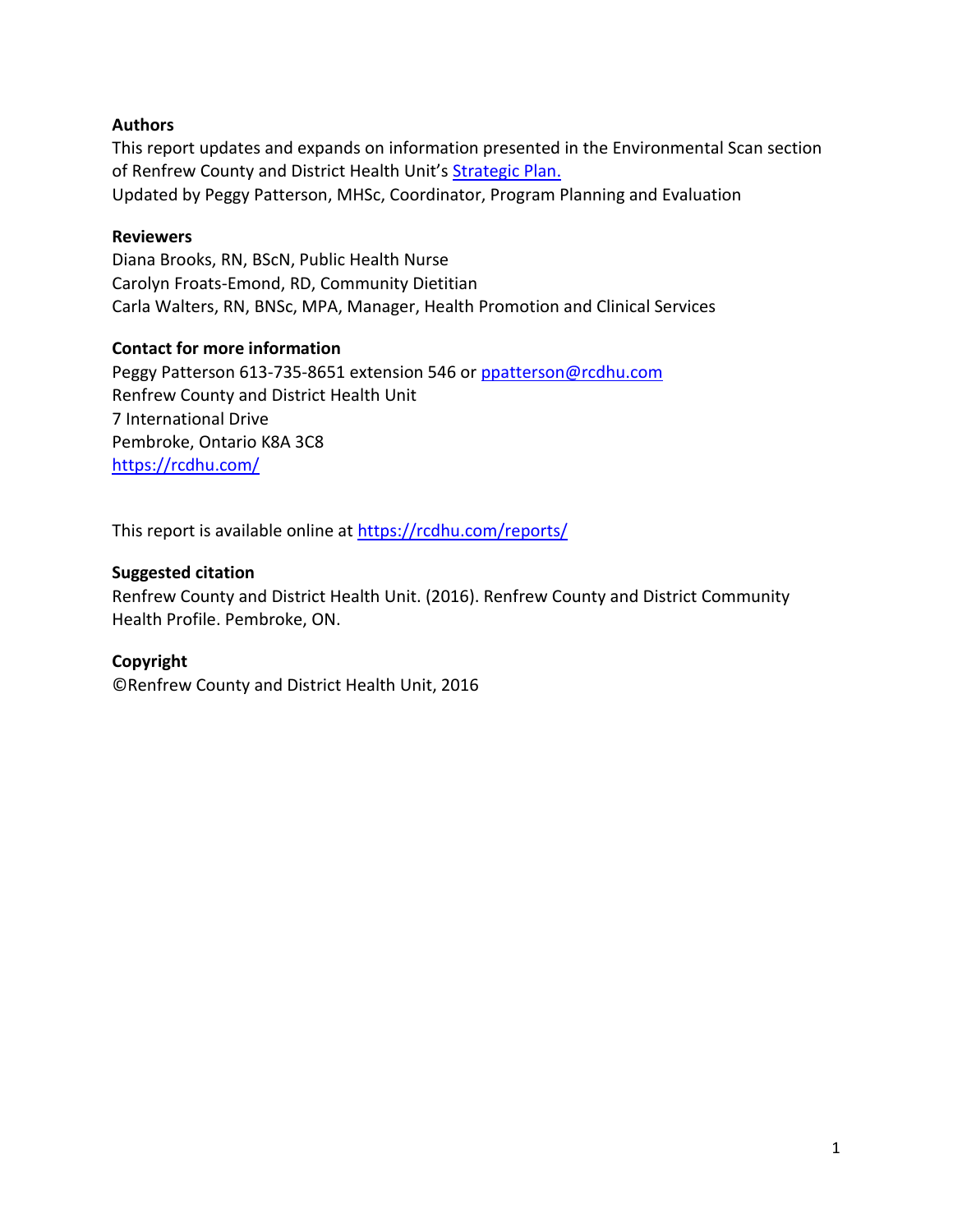# **CONTENTS**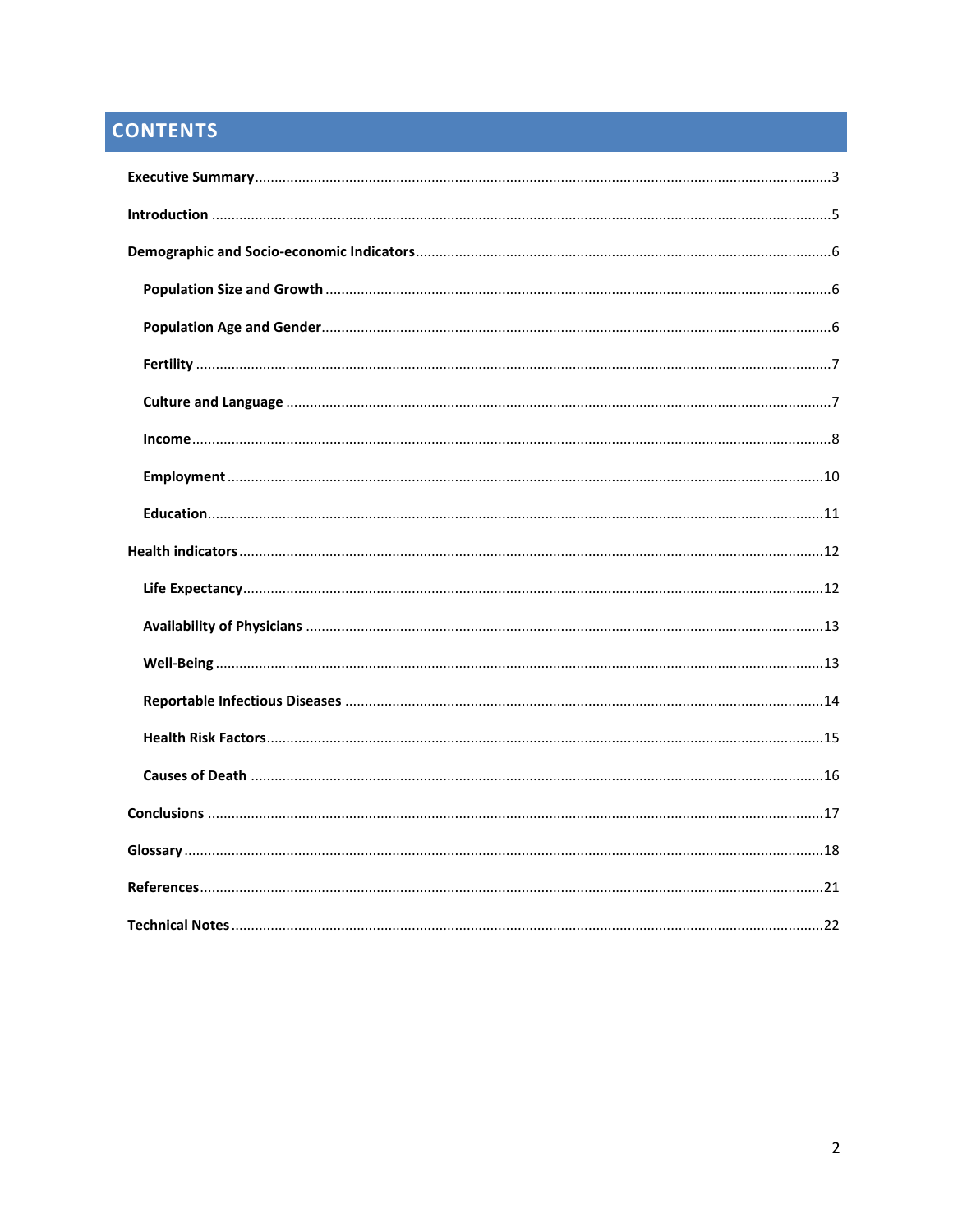# **Renfrew County and District Community Health Profile**

# <span id="page-3-0"></span>**EXECUTIVE SUMMARY**

The purpose of this report is to provide a brief overview of the socio-economic and health status of residents served by the Renfrew County and District Health Unit. It is intended to inform the work of Health Unit staff, community partners, government decision-makers and community members as we work to address local health issues and improve health.

**Population size, growth, age and fertility**: Just over 105,000 people live in Renfrew County and District. The area is characterized by a large rural population (almost half) and a relatively low population density. A higher proportion of the population is over age 45 compared to Ontario. The population is aging and growing slowly. The fertility rate has increased in recent years to 50 live births per 1,000 females age 15 to 49, and is higher than Ontario.

**Culture and language**: Prominent cultural groups are German and Polish. A small proportion of the population (2%) belong to a visible minority and only 5% are immigrants. About 2% are registered or treaty Indians and almost 8% claim Aboriginal identity. The population is predominantly English-speaking.

**Income**: Median incomes are lower than Ontario as a whole. However, the prevalence of low income is lower than Ontario (12% vs. 14%).

**Employment and education**: Employment indicators such as labour force participation rate, unemployment rate, and full-time vs. part-time work are similar to those for Ontario. A smaller proportion of the population age 15 and over has a post-secondary certificate, diploma or degree.

**Life expectancy**: Life expectancy for females (82.8 years) is significantly lower than Ontario. Life expectancy for males (79 years) is similar to Ontario.

**Availability of physicians**: There are more general family physicians per 100,000 population than Ontario, but there are fewer specialist physicians.

**Well-being**: The proportion of the population that perceive their health and their mental health as very good or excellent is similar to Ontario. However, the proportion that perceives that most days are quite a bit or extremely stressful (29%) is significantly higher than Ontario.

**Reportable infectious diseases**: Incidence rates of selected reportable infectious diseases are comparable to or lower than Ontario.

**Health risk factors**: Rates of high alcohol intake, smoking and obesity among adults are higher than Ontario. Other health risk factors such as overweight, vegetable and fruit consumption 4 or fewer times per day, and physical inactivity during leisure time are comparable to Ontario. The prevalence of these risk factors is concerning in both jurisdictions.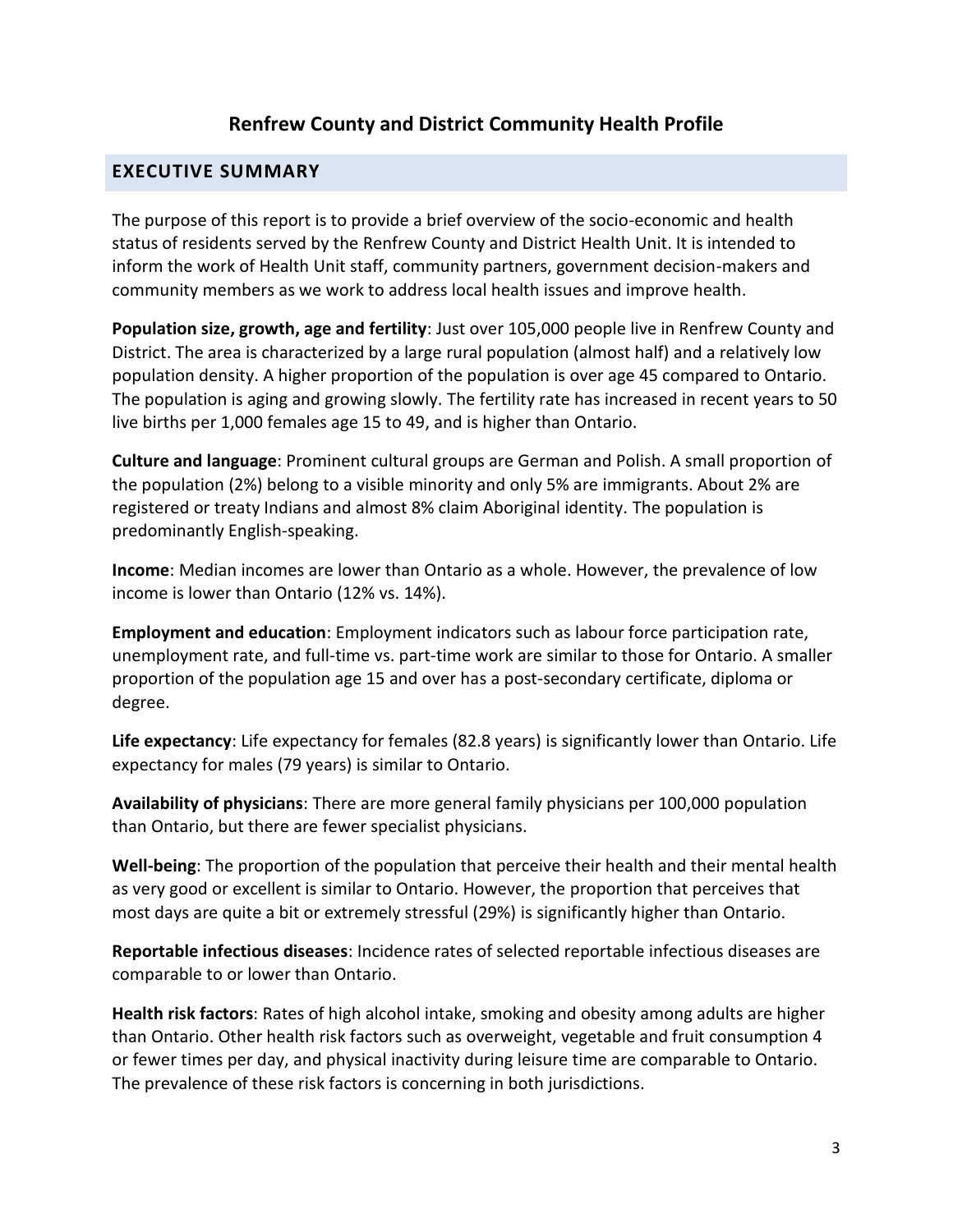**Causes of death**: The leading causes of death are cancers, circulatory diseases, respiratory diseases and injuries. Mortality rates are similar to Ontario except for circulatory diseases, which is higher.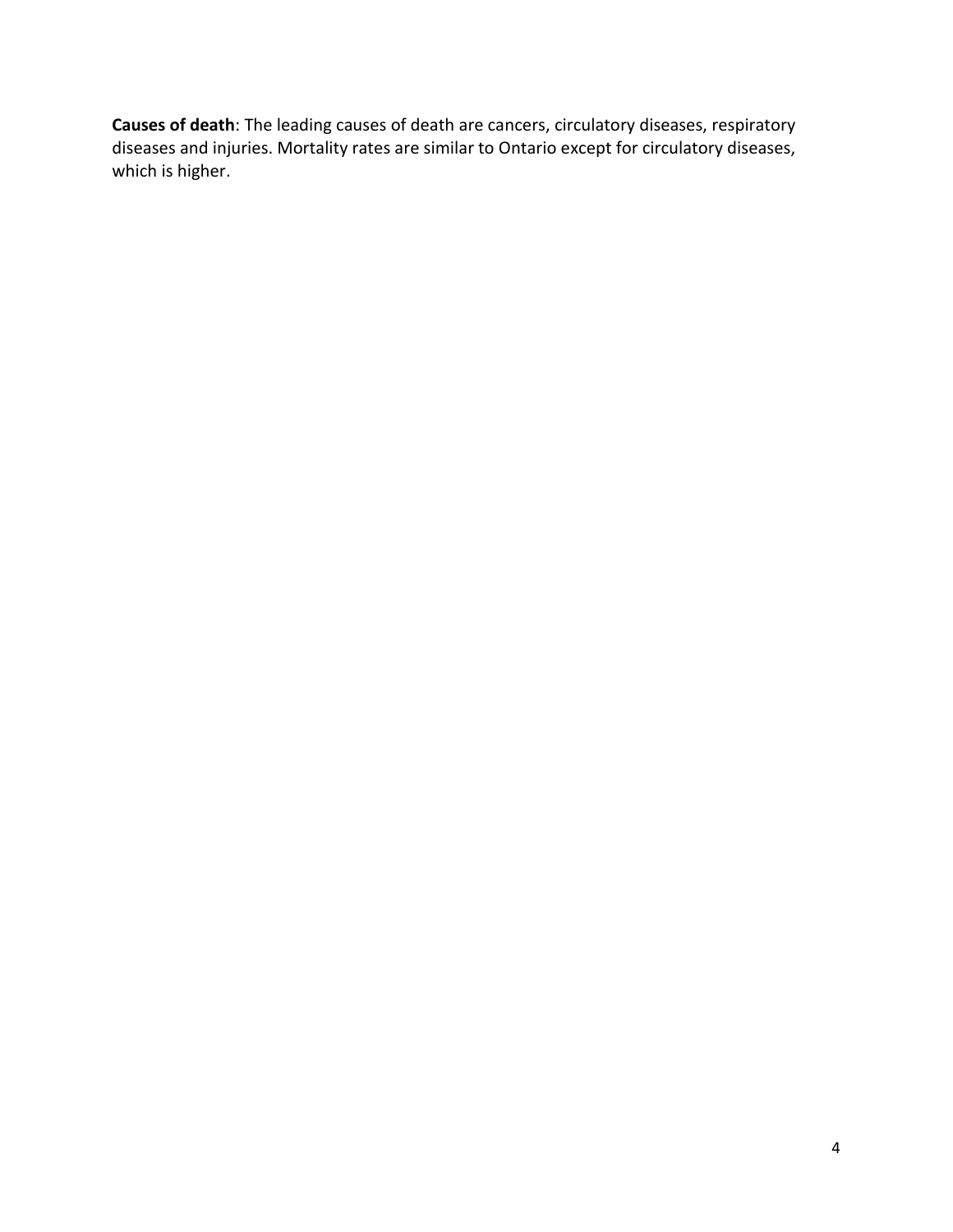# <span id="page-5-0"></span>**INTRODUCTION**

Renfrew County and District is the geographic area for which Renfrew County and District Health Unit provides public health programs and services. The Ontario Public Health Standards  $<sup>1</sup>$ </sup> requires health units to assess and report on the health of local populations, so that local public health practice can address current and evolving health issues.

How healthy are the people who live in Renfrew County and District? The purpose of this report is to provide a brief overview of the socio-economic and health status of residents served by the Renfrew County and District Health Unit. It is intended to inform the work of Health Unit staff, community partners, government decision-makers and community members as we work to address local health issues and improve health. It updates and expands on information presented in the Environmental Scan section of Renfrew County and District Health Unit's Strategic Plan.<sup>2</sup>

It should be stated that the health and well-being of individuals and communities is determined by complex interactions between social and economic factors, the physical environment and individual behaviours.  $1$  [Health inequities](#page-19-0) result when people are disadvantaged by the conditions in which they live, work and play. However, an exploration of the relationships between these determinants and health status is beyond the scope of this report.

Renfrew County and District is located in the Ottawa Valley in eastern Ontario, Canada. It comprises the County of Renfrew, the Township of South Algonquin and most of Algonquin Provincial Park. There are 19 municipalities. The total land area including Algonquin Provincial Park is 14,980 square kilometres.<sup>3</sup> The populated area (the County of Renfrew and the Township of South Algonquin) is 8,518 square kilometres and has a population density of 11.5 persons per square kilometre. Almost half (48%) of the population live in rural areas compared with 20% in Ontario.

A glossary is provided at the end of this report. The terms included in the glossary are hyperlinked for users of the electronic report, and appear underlined and in blue for users of the print version.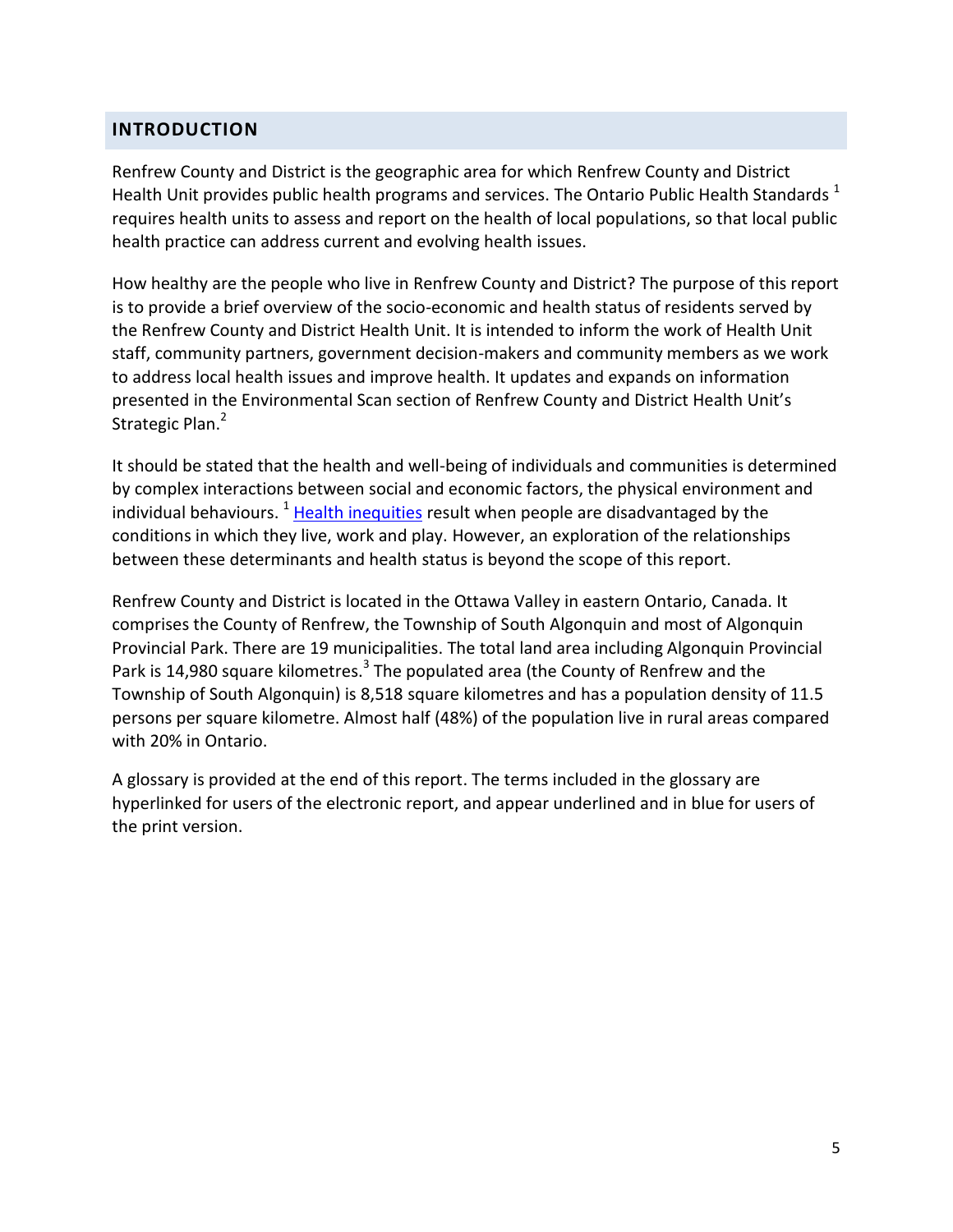# <span id="page-6-1"></span><span id="page-6-0"></span>**DEMOGRAPHIC AND SOCIO-ECONOMIC INDICATORS**

### **POPULATION SIZE AND GROWTH**

The population of Renfrew County and District is estimated at 105,344 (2013).<sup>4</sup> This represents a 1.4% increase from 2008.<sup>4</sup> The rate of growth has been lower than in Ontario as a whole, which increased by 5.1% over the same time period. The population in Renfrew County is projected to continue to grow slowly until 2036 to over 109,000 and then decline slightly over the following five years.<sup>5 a</sup>

#### <span id="page-6-2"></span>**POPULATION AGE AND GENDER**

 $\overline{a}$ 

In 2011, the [median](#page-19-1) age of the population in Renfrew County and District was 44.1 years. This was 3  $\frac{1}{2}$  years older than the provincial median of 40.6 years.<sup>6</sup>

Figure 1 shows how the population in Renfrew County and District and Ontario is distributed among five age groups. Renfrew County and District has a higher proportion of the population in the three older age groups and a lower proportion in the two younger age groups compared to Ontario.



#### **Figure 1: Age distribution of the population, Renfrew County and District (RCD) and Ontario, 2013**

**Source:** Ministry of Health and Long-Term Care, IntelliHEALTH ONTARIO.

a Population projections are updated every year by the Ontario Ministry of Finance. They are developed using a standard methodology in which assumptions for population change reflect recent trends in all streams of migration and the continuing evolution of long-term fertility and mortality patterns in each census division. Therefore they provide a reasonable prediction if current trends continue.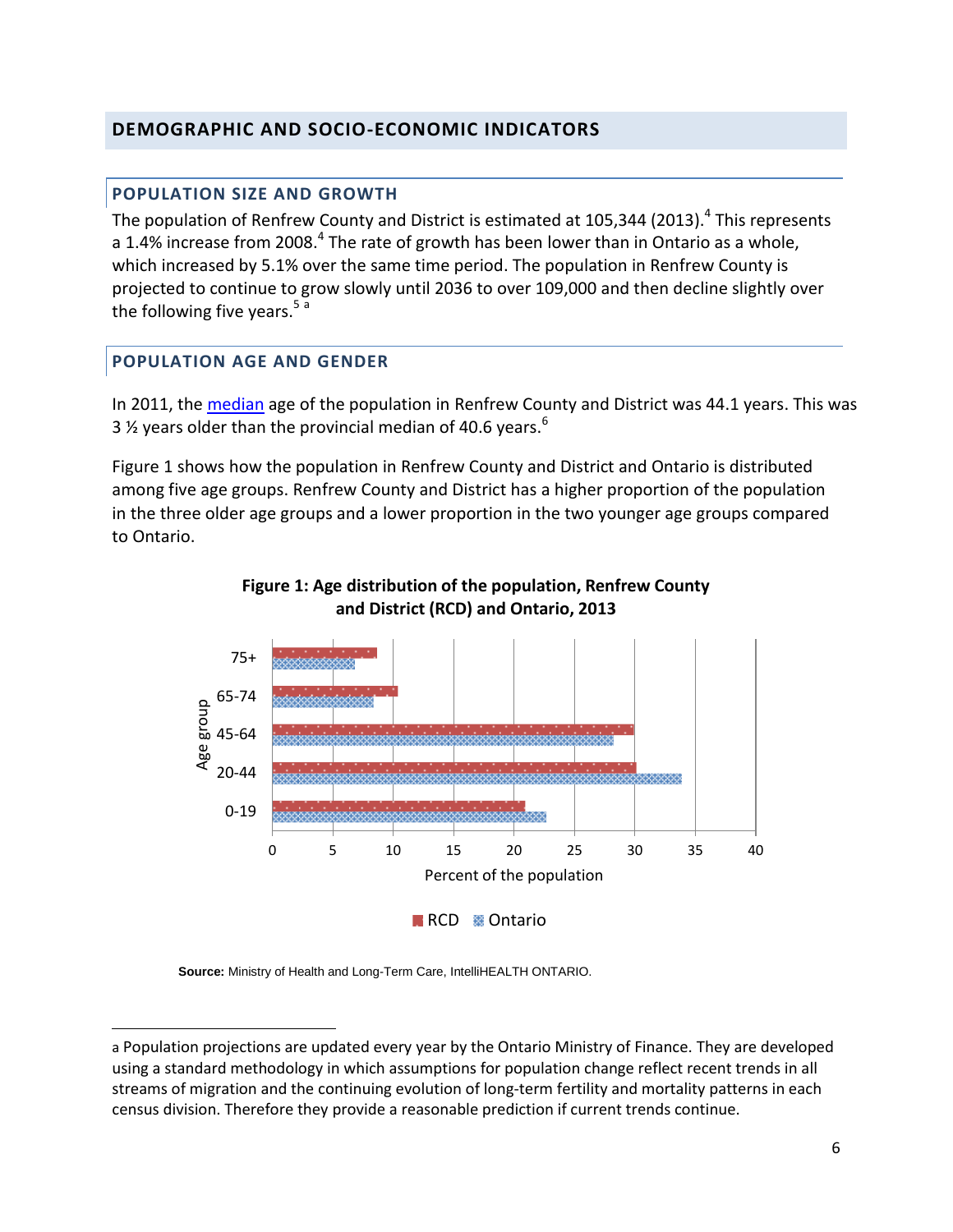In Renfrew County and District the proportion of the population comprised of seniors age 65 and over was 19% in 2013 (19,740 individuals), up from 17% in 2008. This is projected to increase further to 33% (35,982 individuals) by 2041. The proportion of the population comprised of children and youth age 0 to 19 was 21% in 2013 (20,530 individuals), down from 23% in 2008. This is projected to decline further to 18% (19,405 individuals) by 2041.<sup>5,7</sup>

There are slightly more males than females in Renfrew County and District (50.3% vs. 49.7%) while in Ontario as a whole there are slightly less males than females (49.1% vs. 50.9%).

# <span id="page-7-0"></span>**FERTILITY**

The general fertility rate is the number of live births per 1,000 women age 15 to 49 in the population for a given year. Figure 2 shows that general fertility rates in Renfrew County and District increased between 2005 and 2014, from 40 to 50 live births per 1,000 and were higher than Ontario from 2010 to 2014. Fertility rates in Ontario decreased from a high of 43.5/1,000 in 2007 to under 42/1,000 in 2013 and 2014.



**Figure 2: General fertility rates, Renfrew County and District (RCD) and Ontario**

**Source**: Ministry of Health and Long-Term Care, IntelliHEALTH ONTARIO.

# <span id="page-7-1"></span>**CULTURE AND LANGUAGE**

The 2011 Census and the 2011 National Household Survey provide the following information about culture and language in Renfrew County and District.

The main ethnic origins identified by Renfrew County and District residents were: Canadian (33%), Irish (32%), English (27%), French (25%), Scottish (24%), German (23%) and Polish (10%). Persons may report more than one ethnic origin.<sup>8</sup>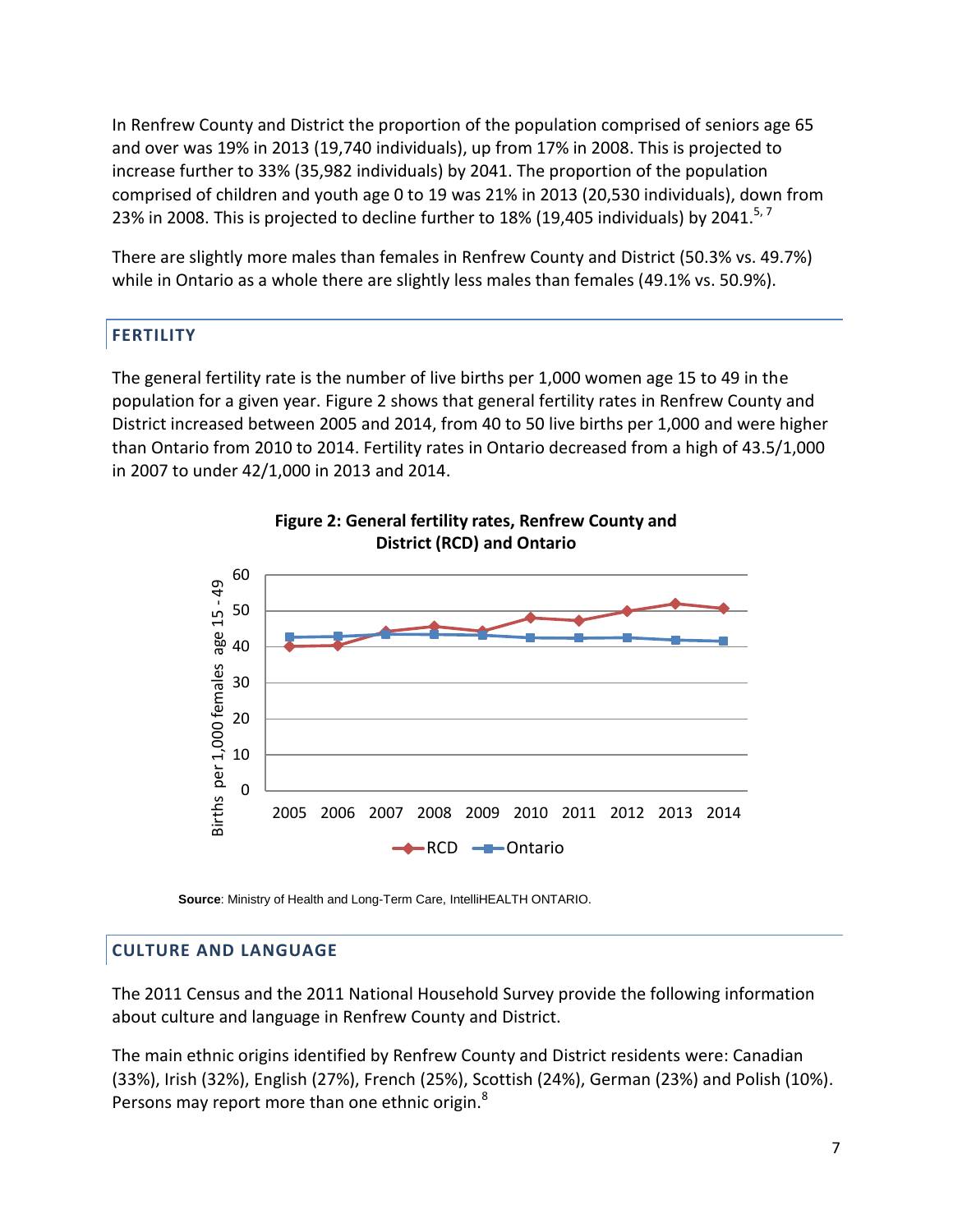Two percent of Renfrew County and District residents (1,970 persons) belonged to [a visible](#page-18-1)  [minority](#page-18-1) compared with 26% in Ontario. Just over 5% of residents were [immigrants](#page-19-2) (5,145 persons) compared with 28.5% in Ontario. Of these residents, 45% immigrated before 1971. $8$ 

The Algonquins of Pikwàkanagàn First Nation is situated on the shores of the Bonnechere River and Golden Lake and has an estimated population of 440 (2013). About 2.1% of Renfrew County and District residents (2,075 persons) had [Registered or Treaty Indian](#page-20-0) status and 7.6% (7,610 persons) claimed *[Aboriginal](#page-18-1) identity*.<sup>7</sup> Of those with Aboriginal identity, 56% were First Nations/North American Indian and 37% were Métis. The rest reported multiple Aboriginal identities.<sup>8</sup>

Eighty-eight percent of persons identified English as their only language, while 0.2% spoke French only, and 11.8% were bilingual.<sup>9</sup> These figures are consistent with the Ontario rates of 86%, 0.3% and 11% respectively. The next most popular languages spoken in Renfrew County and District were German (1,105 persons) and Polish (1000 persons).<sup>9</sup>

# <span id="page-8-0"></span>**INCOME**

Research indicates that income and social status are profound determinants of health. Social and economic circumstances affect health throughout life, and health status improves at each step up the income and social ladder.  $^{10}$ 

The 2011 National Household Survey provides data regarding income and employment. As presented in Table 1, [median](#page-19-1) incomes for households in Renfrew County and District in 2010 were slightly lower than in Ontario as a whole. Despite this, the prevalence of low income based on the [after-tax low income measure](#page-18-2) was lower in Renfrew County and District than in Ontario, both for individuals of all ages and for individuals under age 18.

| Table 1. McGrille, Remitew County and District (RCD) and Ontario, 2010 |            |          |
|------------------------------------------------------------------------|------------|----------|
|                                                                        | <b>RCD</b> | Ontario  |
| Median after-tax income – all households                               | \$54,074   | \$58,717 |
| Median after-tax income – one person households                        | \$26,905   | \$30,363 |
| Median after-tax income – two or more person households                | \$65,074   | \$71,178 |
| Households with after-tax income under \$20,000                        | 11.8%      | 11.7%    |
| Households with after-tax income \$80,000 and over                     | 39.0%      | 54.1%    |
| Low income* - all individuals                                          | 11.7%      | 13.9%    |
| Low income* - individuals under 18 years of age                        | 13.3%      | 17.3%    |

# **Table 1: Income, Renfrew County and District (RCD) and Ontario, 2010**

\*Based on th[e after-tax low income measure](#page-18-2)

**Source**: Statistics Canada, 2011 National Household Survey, "Renfrew County and District Health Unit, Ontario (Code 3557) (table). National Household Survey (NHS) Profile", Catalogue no. 99-004-XWE. Ottawa. Released September 11, 2013. Available at: <http://www12.statcan.gc.ca/nhs-enm/2011/dp-pd/prof/index.cfm?Lang=E> (accessed December 18, 2015).

[Median](#page-19-1) incomes for three family types are presented in Figure 3. For couple-with-children families (12,245 families), the median after-tax income in Renfrew County and District was 14%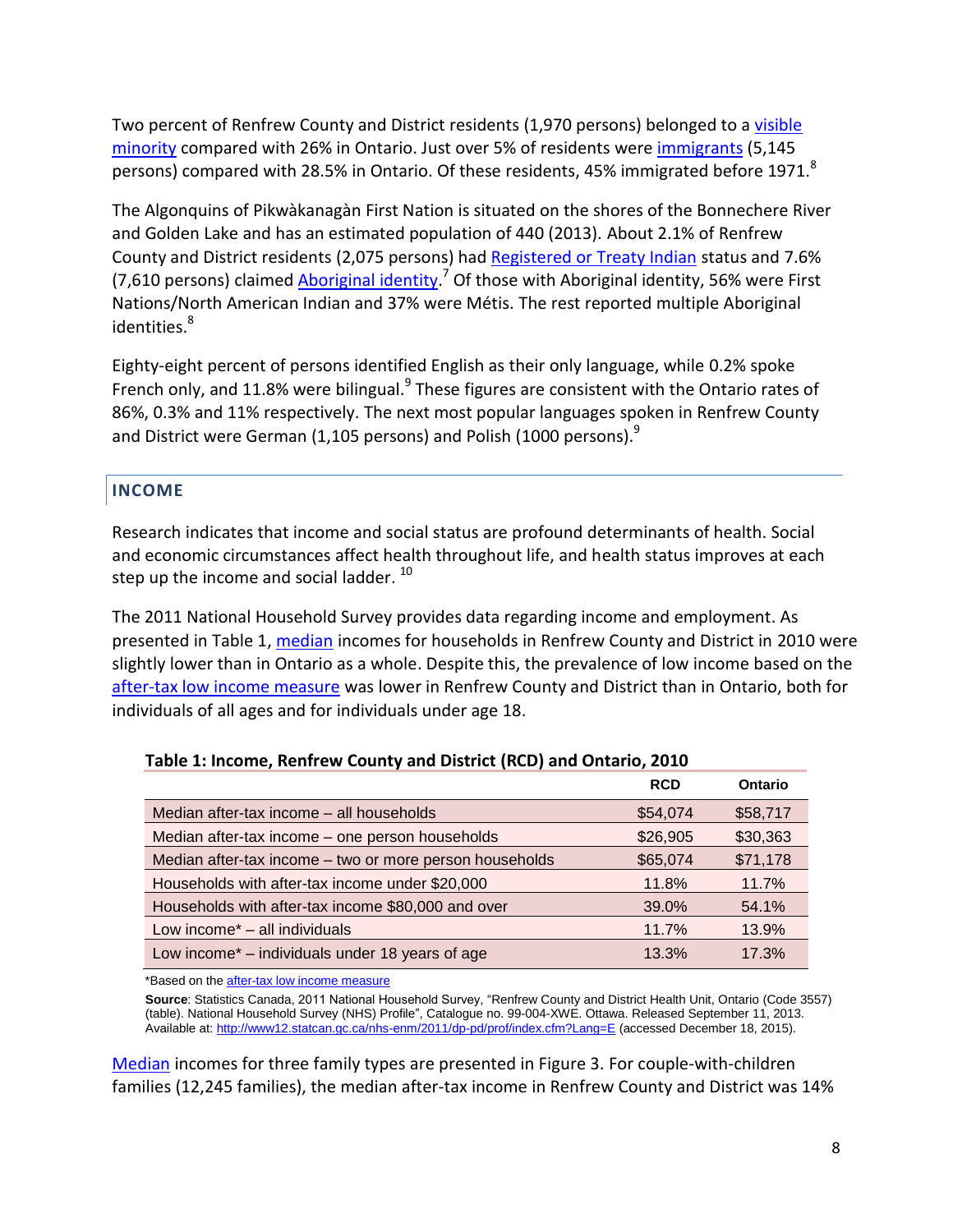lower than in Ontario as a whole. Median after tax incomes for couple-only families (13,570 families) and lone-parent families (3,500 families) in Renfrew County and District were similar to those in Ontario.



#### **Figure 3: Median after-tax income by family type, Renfrew County and District (RCD) and Ontario, 2010**

**Source**: Statistics Canada, 2011 National Household Survey, "Renfrew County and District Health Unit, Ontario (Code 3557) (table). National Household Survey (NHS) Profile", Catalogue no. 99-004-XWE. Ottawa. Released September 11, 2013. Available at: <http://www12.statcan.gc.ca/nhs-enm/2011/dp-pd/prof/index.cfm?Lang=E> (accessed December 18, 2015).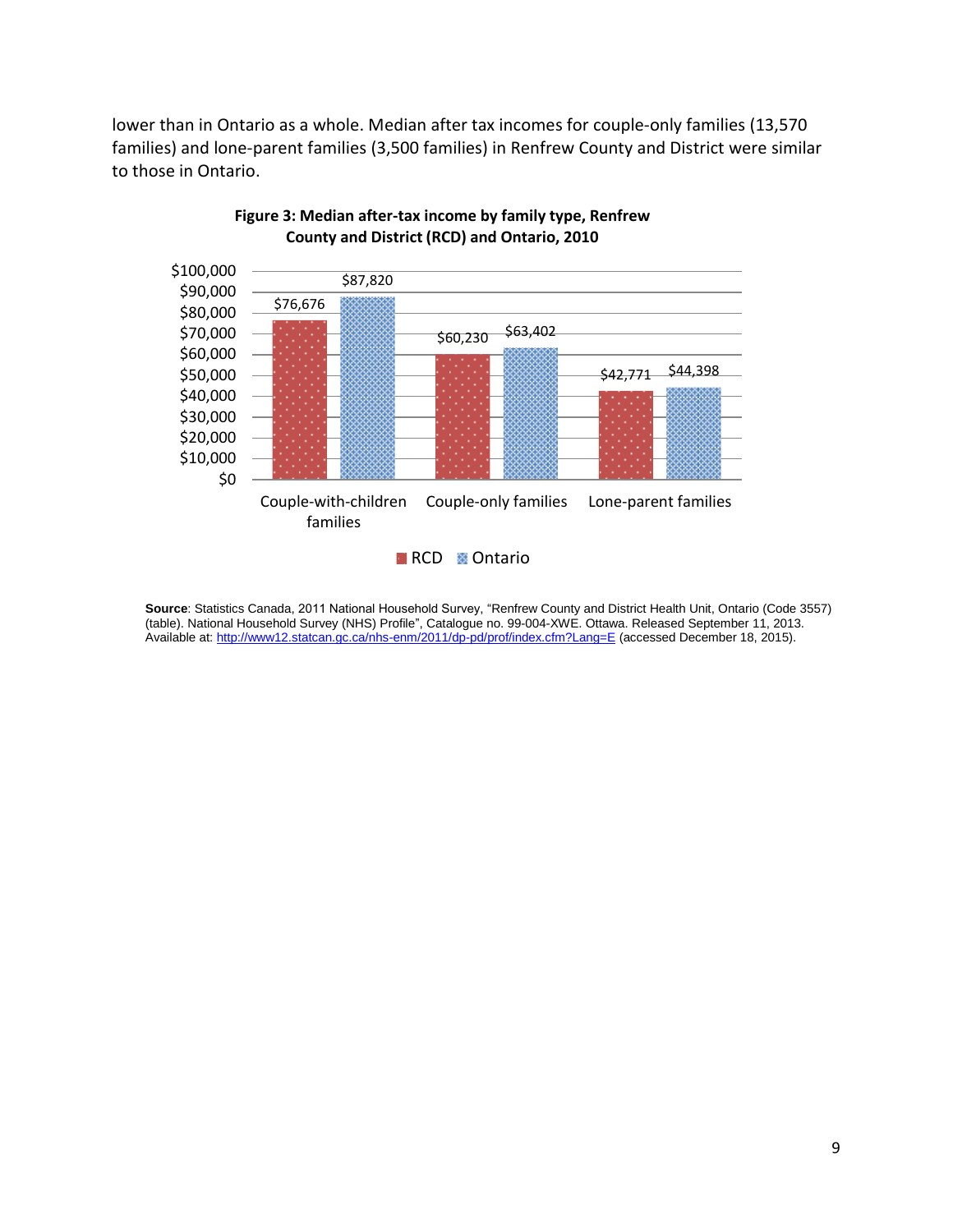### <span id="page-10-0"></span>**EMPLOYMENT**

Employment and working conditions are important determinants of health. Job security is associated with better health, well-being and job satisfaction. Unemployment is associated with an increased risk of premature death.<sup>10</sup>

Measures of employment in Renfrew County and District and Ontario are shown in Table 2. Labour force participation rate, employment rate, number of weeks worked in the past year and full-time vs. part-time work reported in 2011 through the National Household Survey were similar in Renfrew County and District and Ontario. Median commuting duration was five minutes shorter in Renfrew County and District.

|                                                                                                                                                                                               | <b>RCD</b>   | <b>Ontario</b> |  |
|-----------------------------------------------------------------------------------------------------------------------------------------------------------------------------------------------|--------------|----------------|--|
| Labour force status May 1 to May 7, 2011 (total population age 15 and over in RCD: 83,785)                                                                                                    |              |                |  |
| Participation rate (# working/actively looking in RCD: 52,450)                                                                                                                                | 62.6%        | 65.5%          |  |
| Employment rate (# working in RCD: 48,325)                                                                                                                                                    | 57.7%        | 60.1%          |  |
| Unemployment rate (# actively looking in RCD: 4,130)                                                                                                                                          | 7.9%         | 8.3%           |  |
| Number of weeks worked in 2010 (at all jobs held, even if only for a few hours)                                                                                                               |              |                |  |
| 1 to 13 weeks                                                                                                                                                                                 | 4.3%         | 5.2%           |  |
| 14 to 26 weeks                                                                                                                                                                                | 8.3%         | 7.8%           |  |
| 27 to 39 weeks                                                                                                                                                                                | 6.1%         | 6.0%           |  |
| 40 to 48 weeks                                                                                                                                                                                | 13.8%        | 14.7%          |  |
| 49 to 52 weeks                                                                                                                                                                                | 67.5%        | 66.3%          |  |
| Full-time and part-time weeks worked in 2010 (Mostly full-time – 30 hours or more – or mostly part-<br>time. If worked both part-time and full-time, reported for job worked the most weeks.) |              |                |  |
| Worked full-time                                                                                                                                                                              | 75.2%        | 75.3 %         |  |
| Worked part-time                                                                                                                                                                              | 20.2%        | 19%            |  |
| Did not work                                                                                                                                                                                  | 4.6%         | 5.6%           |  |
| Median commuting duration                                                                                                                                                                     | 15.6 minutes | 20.8 minutes   |  |

#### **Table 2: Employment, Renfrew County and District (RCD) and Ontario, 2010**

**Source**: Statistics Canada, 2011 National Household Survey, "Renfrew County and District Health Unit, Ontario (Code 3557) (table). National Household Survey (NHS) Profile", Catalogue no. 99-004-XWE. Ottawa. Released September 11, 2013. Available at: <http://www12.statcan.gc.ca/nhs-enm/2011/dp-pd/prof/index.cfm?Lang=E> (accessed January 13, 2016).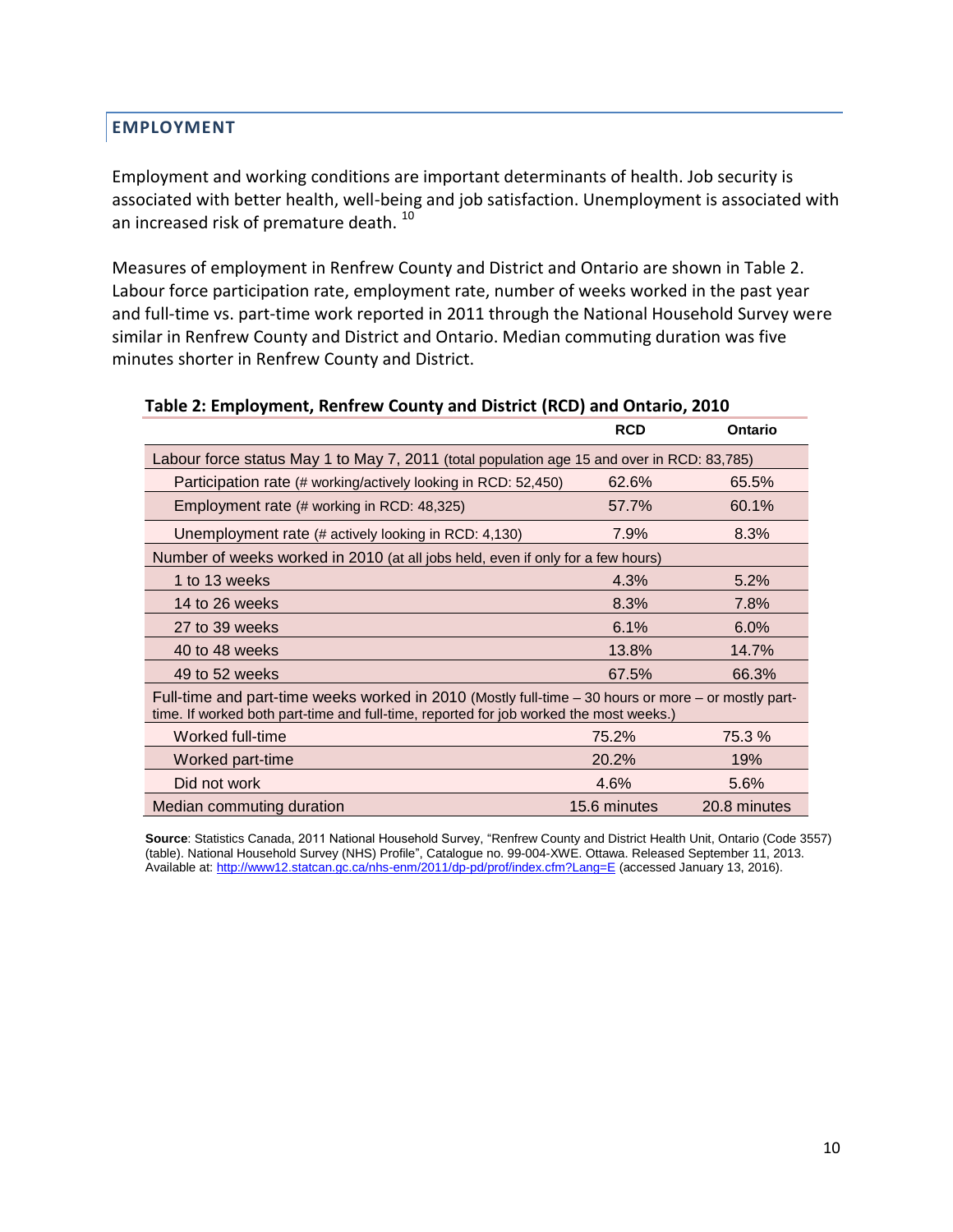# <span id="page-11-0"></span>**EDUCATION**

Education increases opportunities for income and job security, and provides people with a sense of control over life circumstances. Higher levels of education and literacy is associated with longer life expectancy, lower infant mortality, decreased risk of injury and higher use of preventive health services.<sup>11</sup>

The highest level of education completed by persons age 15 and over in Renfrew County and District and Ontario is shown in Table 3. A slightly higher proportion of the population in Renfrew County and District had a high school certificate as their highest level of education (31%) compared to Ontario (27%). Correspondingly, a somewhat smaller proportion in Renfrew County and District had a post-secondary certificate, diploma or degree (47%) compared to Ontario (55%).

#### **Table 3: Highest level of education, Renfrew County and District (RCD) and Ontario, 2011**

|                                                                                | <b>RCD</b> | Ontario |
|--------------------------------------------------------------------------------|------------|---------|
| No certificate; diploma or degree                                              | 22%        | 19%     |
| High school certificate or equivalent                                          | 31%        | 27%     |
| Post-secondary certificate, diploma or degree                                  | 47%        | 55%     |
| Apprenticeship or trades certificate or diploma<br>$\bullet$                   | 10%        | 7%      |
| College; CEGEP, other non-university certificate or<br>diploma                 | 23%        | 20%     |
| University certificate or diploma below bachelor level                         | 2%         | 4%      |
| Bachelor's degree                                                              | 8%         | 14%     |
| University certificate, diploma or degree above<br>$\bullet$<br>bachelor level | 4%         | 9%      |

Total Population aged 15 years and over by highest certificate, diploma or degree

**Source**: Statistics Canada, 2011 National Household Survey, "Renfrew County and District Health Unit, Ontario (Code 3557) (table). National Household Survey (NHS) Profile," Catalogue no. 99-004-XWE. Ottawa. Released September 11, 2013. Available at[: http://www12.statcan.gc.ca/nhs-enm/2011/dp-pd/prof/index.cfm?Lang=E](http://www12.statcan.gc.ca/nhs-enm/2011/dp-pd/prof/index.cfm?Lang=E) (accessed December 18, 2015).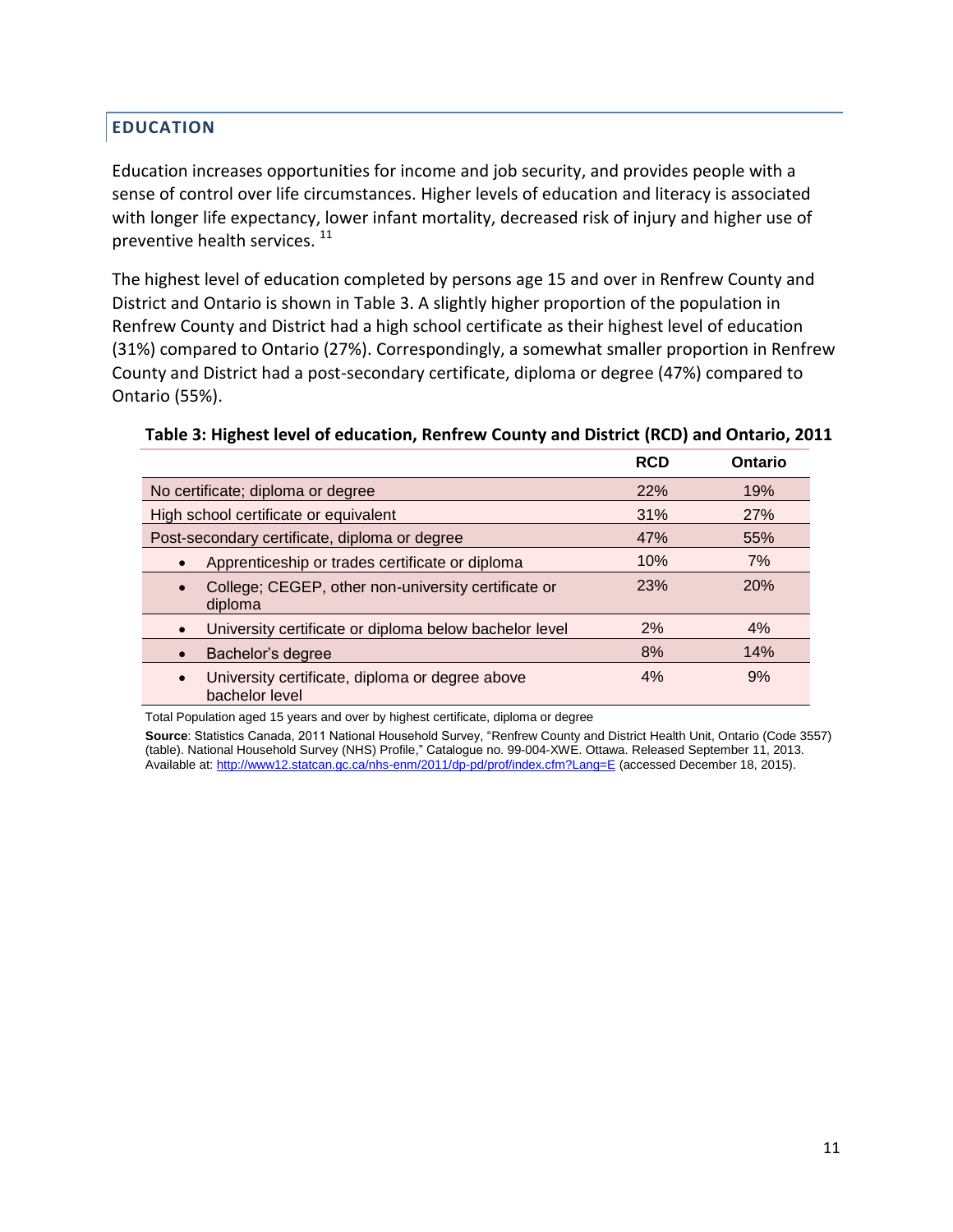#### <span id="page-12-0"></span>**HEALTH INDICATORS**

Health indicators are measures that provide information about population health and/or health system performance. They can be reported regularly and tracked over time. This report shows the most recently available information only.

#### <span id="page-12-1"></span>**LIFE EXPECTANCY**

Life expectancy is an estimate of the average number of years a person is expected to live based on mortality statistics for a given observation period. It is a widely used indicator of the health of a population. However, it measures quantity rather than quality of life.

Life expectancy at birth and at age 65 in Renfrew County and District and Ontario are shown in Table 4. Life expectancy at birth for females in Renfrew County and District was significantly lower than in Ontario as a whole for 2007 – 2009.

|                           | <b>RCD</b>     | Ontario |
|---------------------------|----------------|---------|
| Life expectancy at birth  |                |         |
| <b>Females</b>            | $82.8\text{V}$ | 83.6    |
| <b>Males</b>              | 79.0           | 79.2    |
| Life expectancy at age 65 |                |         |
| <b>Females</b>            | 21.5           | 21.7    |
| <b>Males</b>              | 18.3           | 18.7    |

#### **Table 4: Life expectancy, Renfrew County and District (RCD) and Ontario, 2007 - 2009**

 $\overline{\triangledown}$  The difference between RCD and Ontario is statistically significant.

**Source**: Statistics Canada, "CANSIM Table 102-4307 Life expectancy, at birth and at age 65, by sex, three-year average, Canada, provinces, territories, health regions and peer groups". Available at [http://www5.statcan.gc.ca/cansim/a26?lang=eng&retrLang=eng&id=1024307&&pattern=&stByVal=1&p1=1&p2=-](http://www5.statcan.gc.ca/cansim/a26?lang=eng&retrLang=eng&id=1024307&&pattern=&stByVal=1&p1=1&p2=-1&tabMode=dataTable&csid) [1&tabMode=dataTable&csid](http://www5.statcan.gc.ca/cansim/a26?lang=eng&retrLang=eng&id=1024307&&pattern=&stByVal=1&p1=1&p2=-1&tabMode=dataTable&csid) (accessed January 13, 2016).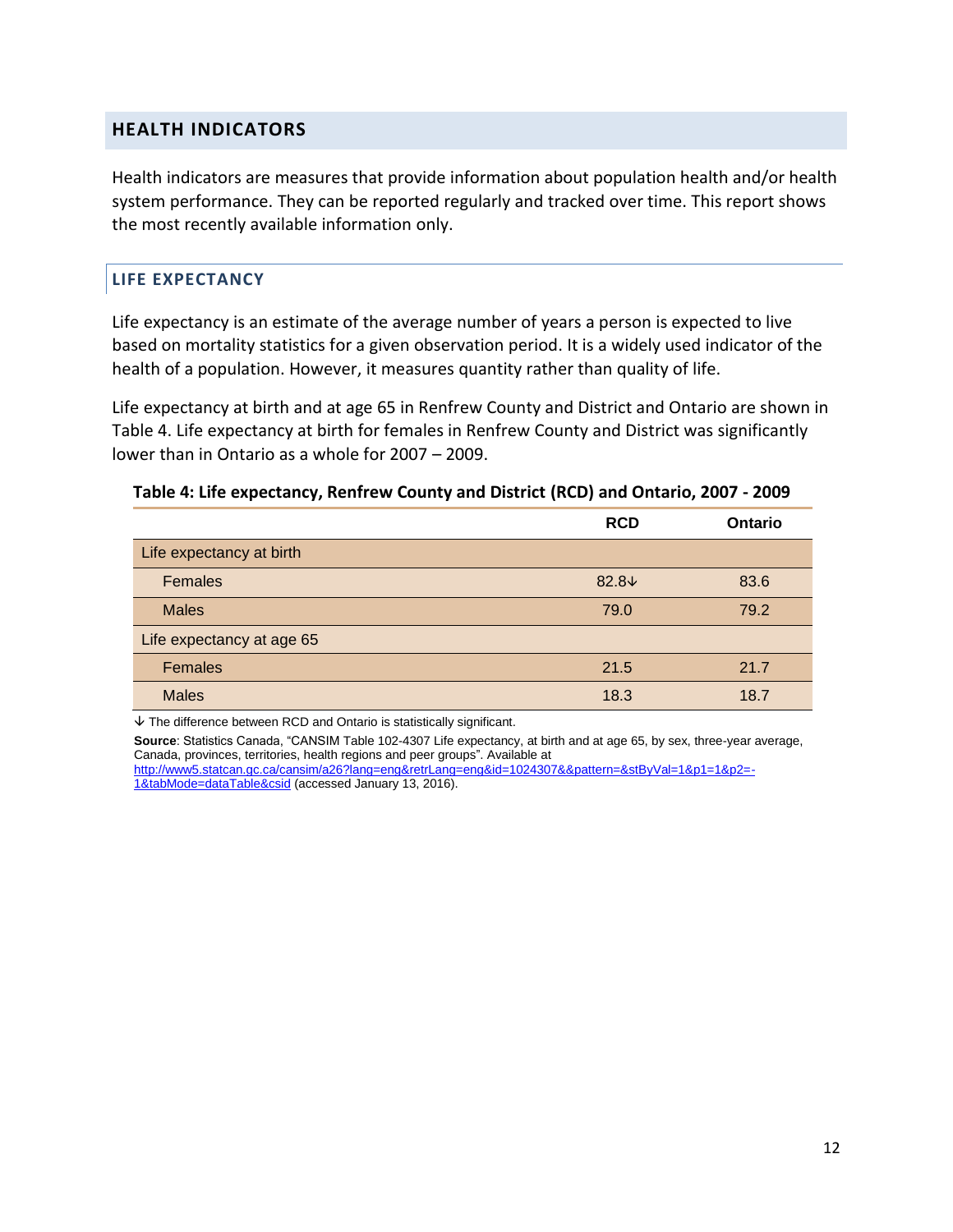#### <span id="page-13-0"></span>**AVAILABILITY OF PHYSICIANS**

Table 5 shows that the proportion of residents who had access to a regular medical doctor in Renfrew County and District was essentially the same as Ontario, at almost 92%. The number of family physicians per 100,000 persons in Renfrew County and District was slightly higher than in Ontario as a whole, but there were fewer specialist physicians.

|                                                            | <b>RCD</b> | <b>Ontario</b> |
|------------------------------------------------------------|------------|----------------|
| Regular medical doctor (2013/14)                           | 91.5%      | 91.8%          |
| General/family physicians per 100,000 population (2011/12) | 101        | 95             |
| Specialist physicians per 100,000 population (2011/12)     | 35         | 99             |

#### **Table 5: Availability of physicians, Renfrew County and District and Ontario**

\*Population age 12 and over who reported that they have a regular medical doctor **Sources:** 

**Regular doctor:** Statistics Canada, "CANSIM Table 105-0502 Health indicator profile, two year period estimates, by age group and sex, Canada, provinces, territories, health regions (2013 boundaries) and peer groups, occasional". Available at [http://www5.statcan.gc.ca/cansim/a26?lang=eng&retrLang=eng&id=1050502&&pattern=&stByVal=1&p1=1&p2=-](http://www5.statcan.gc.ca/cansim/a26?lang=eng&retrLang=eng&id=1050502&&pattern=&stByVal=1&p1=1&p2=-1&tabMode=dataTable&csid) [1&tabMode=dataTable&csid](http://www5.statcan.gc.ca/cansim/a26?lang=eng&retrLang=eng&id=1050502&&pattern=&stByVal=1&p1=1&p2=-1&tabMode=dataTable&csid) (accessed January 13, 2016).

**Physicians per 100,000:** Statistics Canada, "Renfrew County and District Health Unit Health Profile". Catalogue no. 82-228- XWE. Ottawa. Released December 12, 2013[. http://www12.statcan.gc.ca/health-sante/82-228/index.cfm?Lang=E](http://www12.statcan.gc.ca/health-sante/82-228/index.cfm?Lang=E) (accessed December 17, 2015).

#### <span id="page-13-1"></span>**WELL-BEING**

The 2013/14 Canadian Community Health Survey collected information on measures related to overall well-being. As shown in Table 6, a significantly larger proportion of the population in Renfrew County and District felt their lives were quite a bit or extremely stressful compared to Ontario.

#### **Table 6: Well-being, Renfrew County and District and Ontario, 2013/14**

|                                                 | <b>RCD</b> | Ontario |
|-------------------------------------------------|------------|---------|
| Perceived health, very good or excellent        | 55.1%      | 59.5%   |
| Perceived mental health, very good or excellent | 71.9%      | 70.7%   |
| Perceived life stress, quite a lot              | $28.8\%0$  | 22.9%   |

The difference between RCD and Ontario is statistically significant.

**Source**: Statistics Canada, "CANSIM Table 105-0502 Health indicator profile, two year period estimates, by age group and sex, Canada, provinces, territories, health regions (2013 boundaries) and peer groups, occasional". Available at [http://www5.statcan.gc.ca/cansim/a26?lang=eng&retrLang=eng&id=1050502&&pattern=&stByVal=1&p1=1&p2=-](http://www5.statcan.gc.ca/cansim/a26?lang=eng&retrLang=eng&id=1050502&&pattern=&stByVal=1&p1=1&p2=-1&tabMode=dataTable&csid)

[1&tabMode=dataTable&csid](http://www5.statcan.gc.ca/cansim/a26?lang=eng&retrLang=eng&id=1050502&&pattern=&stByVal=1&p1=1&p2=-1&tabMode=dataTable&csid) (accessed January 13, 2016).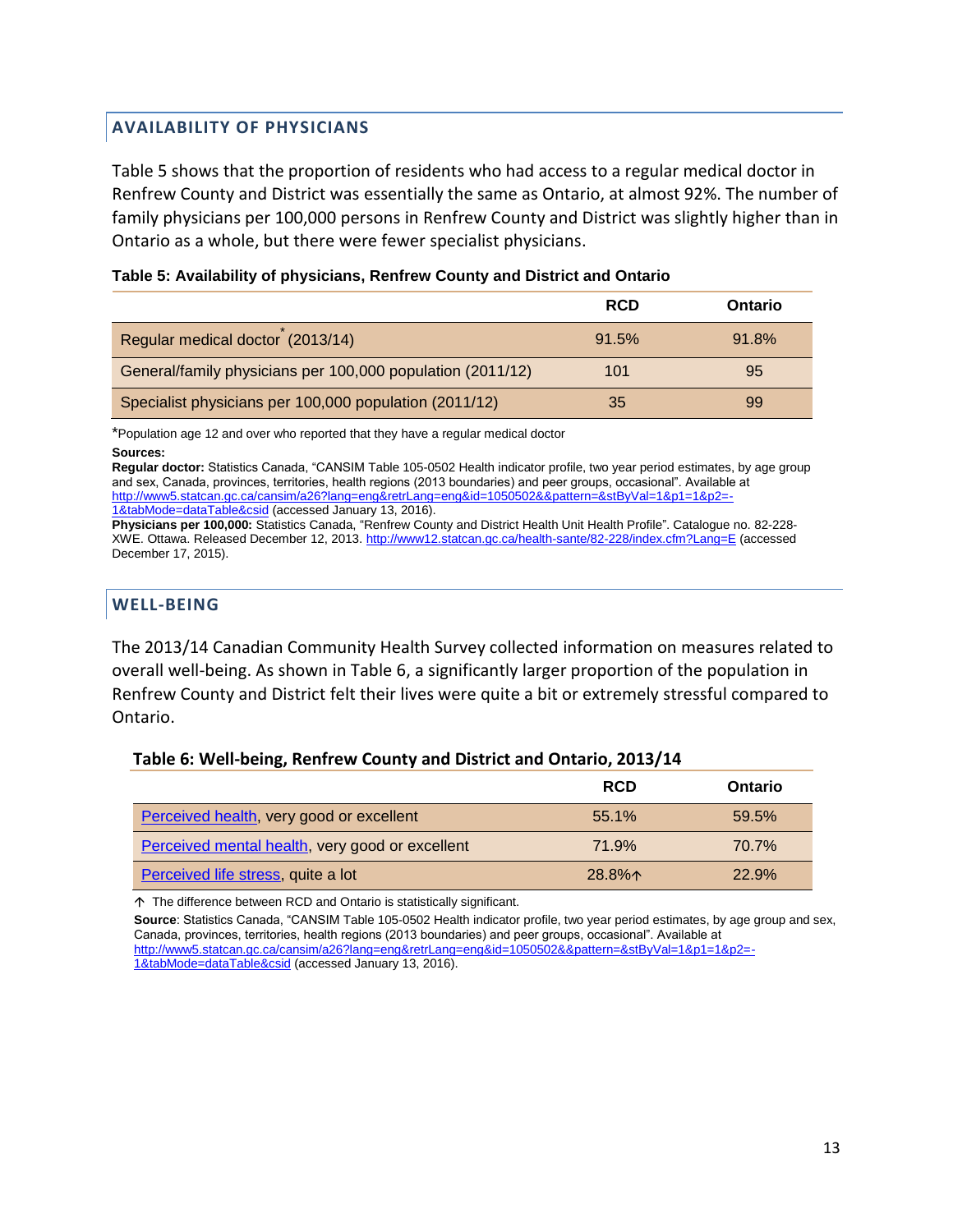#### <span id="page-14-0"></span>**REPORTABLE INFECTIOUS DISEASES**

Over 70 infectious diseases are reportable to the local Medical Officer of Health under the Health Protection and Promotion Act, [Regulation 559/91.](https://www.ontario.ca/laws/regulation/910559) Prompt reporting enables the public health unit to complete timely follow-up with the affected individuals and their contacts, and implement measures to prevent further transmission.

Table 7 shows incidence rates for some of the more common reportable diseases. In 2013, Renfrew County and District experienced lower incidence rates for some diseases compared to Ontario as a whole.

Because of the under-reporting of reportable diseases, all incidence rates shown are lower than the true incidence. Under-reporting varies from disease to disease due to factors such as disease awareness, medical care-seeking behaviours, availability of health care, methods of laboratory testing, reporting behaviours, clinical practice, and severity of illness.<sup>10</sup>

| <b>Disease</b>             | <b>RCD</b>    | <b>Ontario</b> | <b>Mainly Rural HUs*</b> |
|----------------------------|---------------|----------------|--------------------------|
| Campylobacter              | 18.8↓         | 29.2           | 49.6                     |
| <b>Males</b>               | 22.1          | 33.2           | 61.8                     |
| <b>Females</b>             | 16.0          | 25.3           | 37.2                     |
| Chlamydia                  | 289.8         | 292.3          | 232.9                    |
| <b>Males</b>               | 225.1         | 228.0          | 178.5                    |
| <b>Females</b>             | 361.3         | 358.7          | 290.5                    |
| <b>Giardiasis</b>          | 6.9           | 10.6           | 4.1                      |
| <b>Males</b>               | $5.0\text{V}$ | 12.7           | 3.0                      |
| Females                    | 9.0           | 8.6            | 5.2                      |
| Gonorrhea                  | $9.4\text{V}$ | 38.2           | 8.0                      |
| <b>Males</b>               | $8.4\text{V}$ | 48.4           | 7.5                      |
| Females                    | 10.9↓         | 28.4           | 8.6                      |
| <b>Hepatitis C</b>         | 17.0↓         | 29.5           | 16.9                     |
| <b>Males</b>               | 16.6↓         | 37.1           | 20.4                     |
| <b>Females</b>             | 17.6          | 22.2           | 13.3                     |
| <b>Influenza (2012/13)</b> | 65.5          | 81.3           | 92.6                     |
| <b>Males</b>               | 73.4          | 81.6           | 91.6                     |
| <b>Females</b>             | 60.1          | 80.8           | 94.8                     |
| Salmonella                 | 19.3          | 19.6           | 25.2                     |
| <b>Males</b>               | 16.7          | 19.5           | 24.0                     |
| Females                    | 22.3          | 19.7           | 26.4                     |

#### **Table 7: Incidence rates of infectious diseases, Renfrew County and District (RCD), Ontario and mainly rural health units, 2013**

Age-standardized incidence rates (number of confirmed cases per 100,000 population)

The difference between Renfrew County and District and Ontario is statistically significant.

\*The mainly rural health units in Ontario are Grey-Bruce, Huron County, Perth District and Renfrew County and District **Source**: Public Health Ontario. Snapshots: 2013. Toronto, ON: Ontario Agency for Health Protection and Promotion; Last updated January 5, 2015 [cited January 5, 2016]. Available from:

[http://www.publichealthontario.ca/en/DataAndAnalytics/Snapshots/Pages/Reportable-Burdensome-Infectious-Disease-](http://www.publichealthontario.ca/en/DataAndAnalytics/Snapshots/Pages/Reportable-Burdensome-Infectious-Disease-Incidence.aspx)[Incidence.aspx](http://www.publichealthontario.ca/en/DataAndAnalytics/Snapshots/Pages/Reportable-Burdensome-Infectious-Disease-Incidence.aspx) (accessed December 18, 2015).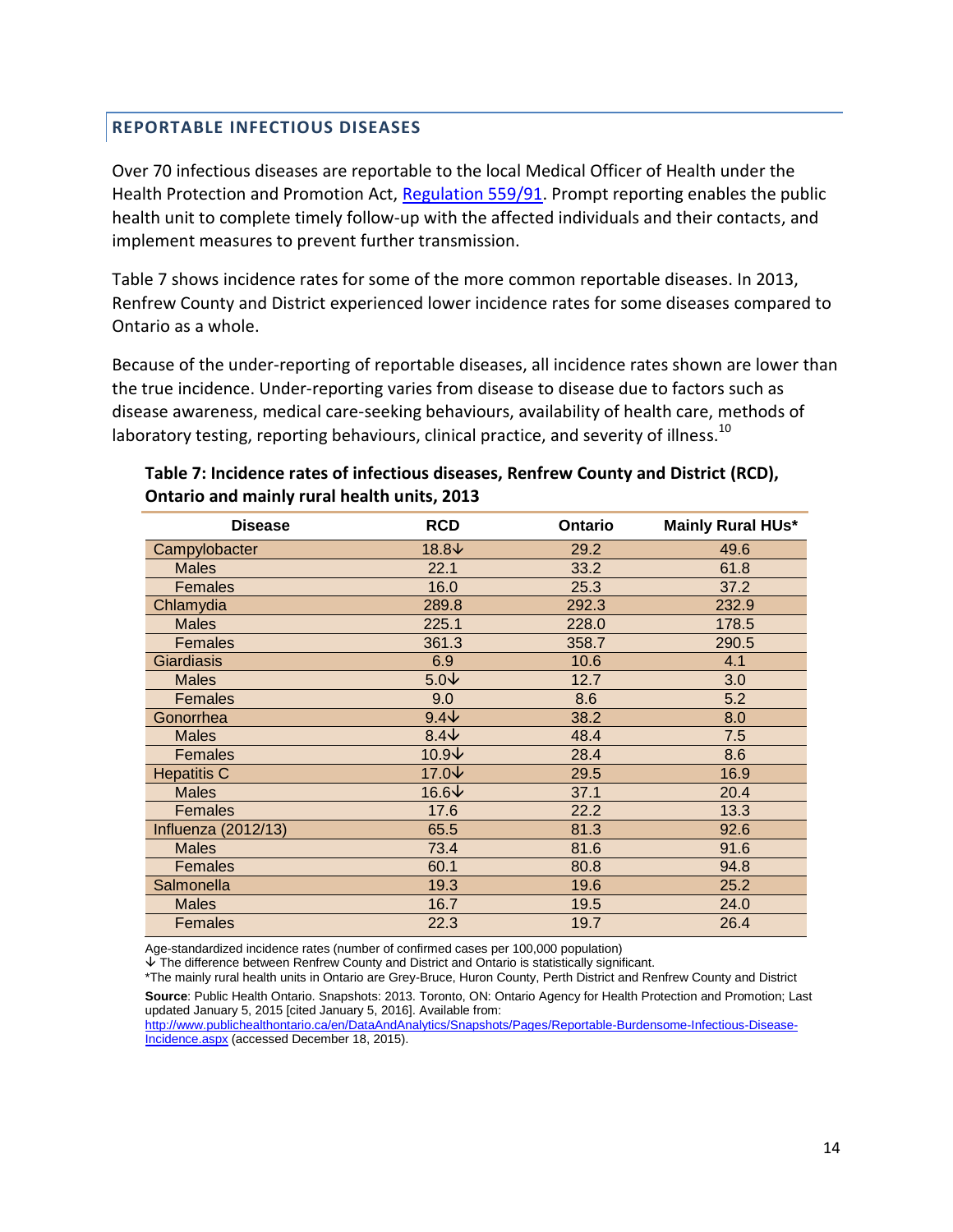# <span id="page-15-0"></span>**HEALTH RISK FACTORS**

Table 8 shows the prevalence of selected risk factors and conditions that increase risk of poor health. Alcohol intake exceeding the Low Risk Alcohol Drinking Guidelines, current smoking and obesity among adults were elevated in Renfrew County and District compared to Ontario in 2013/14. This pattern was observed in the group of four mainly rural health units as well. Although the differences between Renfrew County and District and Ontario were not statistically significant for overweight, vegetable and fruit consumption 4 or fewer times per day, and physical inactivity during leisure time, the high prevalence of these risk factors is concerning in both jurisdictions.

**Table 8: Proportion of the population reporting selected risk factors, Renfrew County and District and Ontario, 2013/14**

|                                                                           | <b>RCD</b> | Ontario | <b>Mainly</b><br><b>Rural HUs*</b> |
|---------------------------------------------------------------------------|------------|---------|------------------------------------|
| Alcohol intake exceeding Low Risk Alcohol Drinking Guidelines,<br>age 19+ | 56.9%      | 45.3%   | 54.0%                              |
| Underage drinking (ages $12 - 18$ )                                       | 36.5%      | 31.0%   | 34.6%                              |
| Current smoking, age 19+ (daily and occasional)                           | $23.6\%$   | 14.4%   | 21.4%                              |
| Overweight, age 18+ (Body Mass Index 25 to 29.99)                         | 34.3%      | 33.8%   | 32.9%                              |
| Obese, age 18+ (Body Mass Index 30 and higher)                            | $26.2\%$   | 18.4%   | 26.8%                              |
| Combined overweight and obesity, age 12 to 17                             | 39.2%      | 25.5%   | 36.2%                              |
| Vegetable and fruit consumption 4 or fewer times per day, age<br>$12+$    | 66.8%      | 61.1%   | 60.3%                              |
| Physical inactivity during leisure time, age 12+                          | 45.6%      | 45.3%   | 43.5%                              |

The difference between RCD and Ontario is statistically significant.

Rates are age-standardized where applicable

\*The mainly rural health units in Ontario are Grey-Bruce, Huron County, Perth District and Renfrew County and District **Source**: Public Health Ontario. Snapshots: 2011/12 Toronto, ON: Ontario Agency for Health Protection and Promotion; Last updated November 20, 2013 [cited December 16, 2015]. Available at

<https://www.publichealthontario.ca/en/DataAndAnalytics/Snapshots/Pages/default.aspx> (accessed January 4, 2016).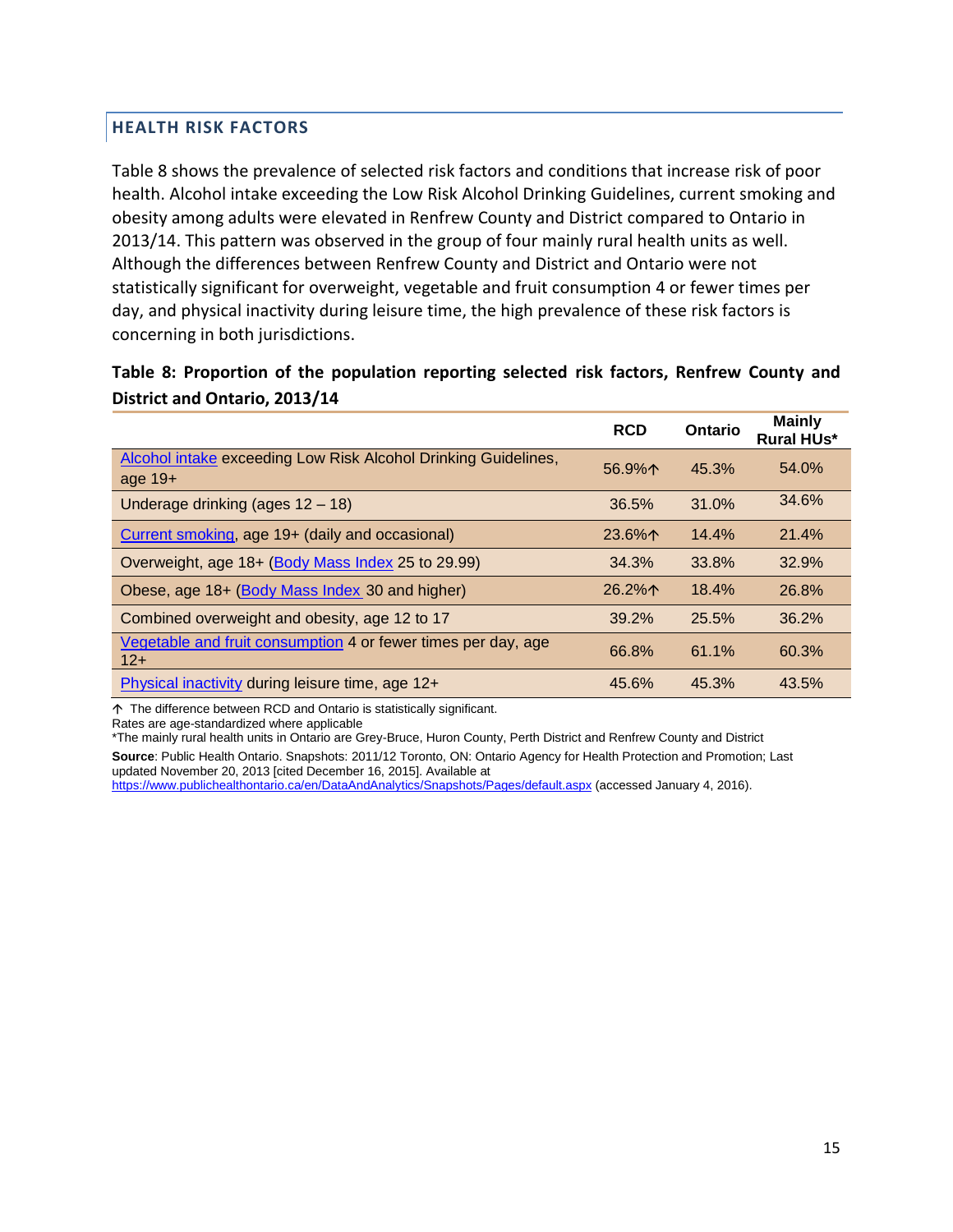#### <span id="page-16-0"></span>**CAUSES OF DEATH**

There were 928 deaths in Renfrew County and District in 2011. Table 9 shows mortality rates for the top four causes of death: cancers, circulatory diseases, respiratory diseases and injuries. These causes accounted for 75% of deaths.

The differences in [age-standardized](#page-18-5) mortality rates between Renfrew County and District and Ontario were not statistically significant except for circulatory diseases (both sexes combined), which was significantly higher in 2011.

Circulatory diseases, also called cardiovascular diseases, include ischemic heart diseases (reduced blood supply to the heart), cerebrovascular diseases (reduced blood supply to the brain) and stroke (blockage of blood flow or rupture of an artery to the brain).

The most common causes of cancer death in Canada are lung, colorectal, breast and pancreatic cancer. There are over 200 types of cancer. It is expected that one in four Canadians will die of cancer.<sup>13</sup>

Unintentional injuries include motor vehicle crashes, falls, burns, drownings, etc. Intentional injuries include suicide/self-harm and assault.

|                               | <b>RCD</b> | <b>Ontario</b> | <b>Mainly Rural HUs**</b> |
|-------------------------------|------------|----------------|---------------------------|
| Cancers                       | 154.5      | 149.8          | 144.4                     |
| <b>Males</b>                  | 196.4      | 178.5          | 176.2                     |
| <b>Females</b>                | 126.5      | 129.3          | 120.8                     |
| <b>Circulatory Diseases</b>   | 145.4个     | 125.2          | 143.2                     |
| <b>Males</b>                  | 182.5      | 157.4          | 183.4                     |
| <b>Females</b>                | 112.9      | 99.3           | 110.4                     |
| <b>Respiratory Diseases</b>   | 46.2       | 40.1           | 49.1                      |
| <b>Males</b>                  | 54.5       | 50.5           | 63.1                      |
| Females                       | 45.1       | 33.4           | 41.7                      |
| <b>Unintentional Injuries</b> | 30.0       | 24.0           | 26.3                      |
| <b>Males</b>                  | 44.4       | 31.2           | 36.2                      |
| <b>Females</b>                | 14.4       | 17.6           | 16.5                      |
| <b>Intentional Injuries</b>   | 16.7       | 9.2            | 12.5                      |
| <b>Males</b>                  | 26.8       | 13.6           | 21.1                      |
| Females                       | 6.2        | 5.0            | 3.9                       |

#### **Table 9: [Age-standardized](#page-18-5) mortality rates\* for leading causes of death, Renfrew County and District, Ontario and Mainly Rural Health Units, 2011**

\*Age-standardized rates (deaths per 100,000 population)

\*\*The mainly rural health units in Ontario are Grey-Bruce, Huron County, Perth District and Renfrew County and District. The difference between RCD and Ontario is statistically significant.

**Source**: Public Health Ontario. Snapshots: Chronic disease mortality - age standardized rates 2011. Toronto, ON: Ontario Agency for Health Protection and Promotion; Last updated January 5, 2015. [cited January 4, 2016]. Available from: <http://www.publichealthontario.ca/en/DataAndAnalytics/Snapshots/Pages/default.aspx>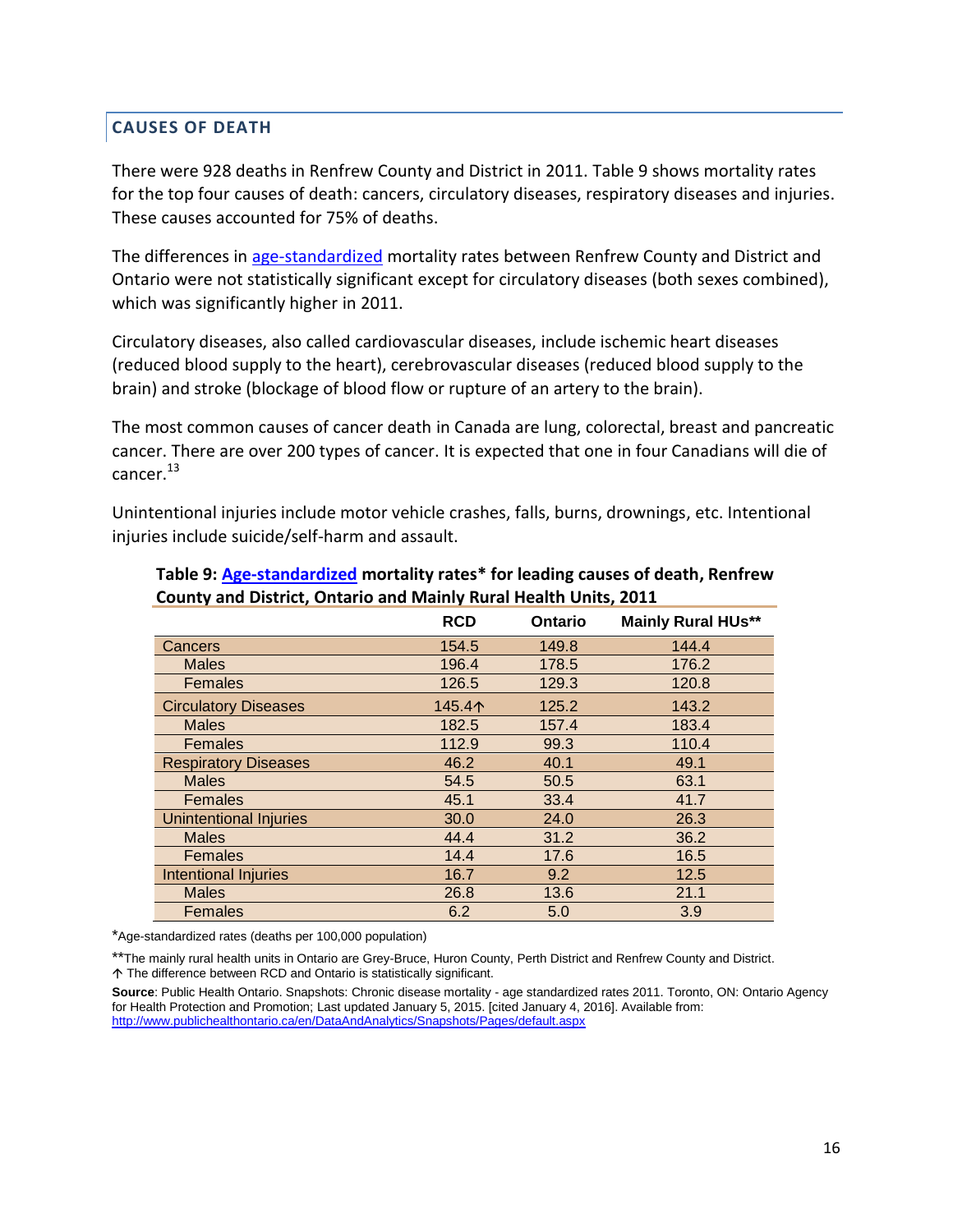#### <span id="page-17-0"></span>**CONCLUSIONS**

This report provides an overview of socio-economic and health indicators for the residents of Renfrew County and District. It paints a picture of a rural, older population that is predominantly English-speaking. Residents are mainly of British and European descent and there is a significant Aboriginal population. Fertility rates are relatively high but there are few recent immigrants, resulting in slow population growth. A smaller proportion of the population has post-secondary education compared to Ontario. Median incomes are lower than Ontario and the proportion of the population with low incomes is about 12%.

The health indicators that were selected for inclusion in the report show that life expectancy is high, over half of the population perceive their health as very good or excellent and over twothirds perceive their mental health as very good or excellent. However, almost a third (29%) perceives their lives as stressful. Incidence rates of some reportable diseases are lower than Ontario. The high prevalence of chronic disease risk factors such as high alcohol intake, smoking and obesity is concerning. Mortality rates from four major causes of death are similar to Ontario, except that mortality from circulatory diseases is elevated.

As stated in the introduction, the health and well-being of individuals and communities is determined by complex interactions between social and economic factors, the physical environment and individual behaviours. These interactions were not explored in this report. Future reports could examine relationships between determinants of health and health status, and identify population group that experience [health inequities.](#page-19-0) This would help to identify key health issues and priorities for intervention. Future reports could also seek to answer the question "Are we making any progress?" by examining health indicators over time.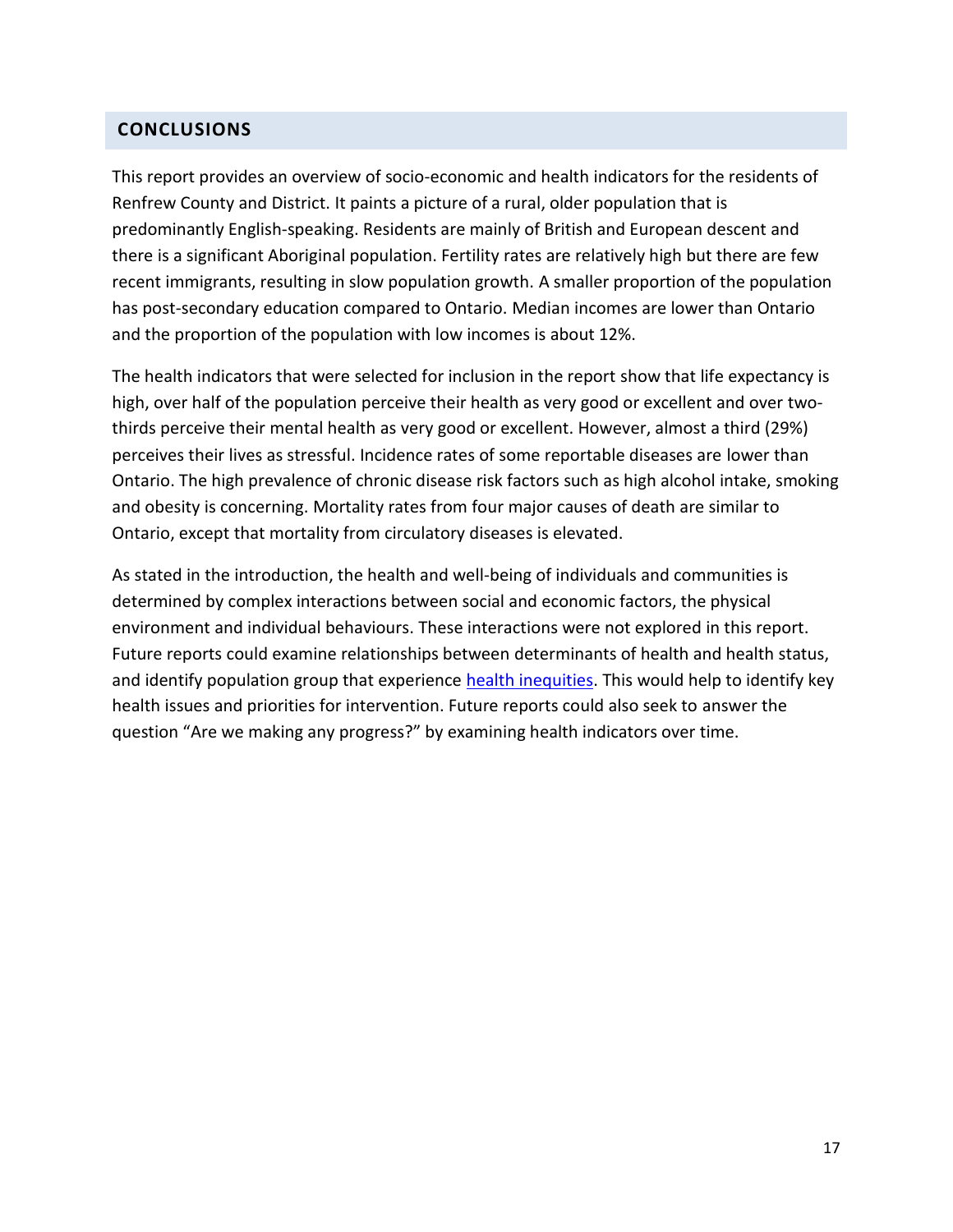# <span id="page-18-0"></span>**GLOSSARY**

<span id="page-18-1"></span>**ABORIGINAL IDENTITY** In the [National Household Survey](http://www12.statcan.gc.ca/nhs-enm/2011/dp-pd/prof/index.cfm?Lang=E) (2011), Aboriginal identity includes persons who reported being First Nations (North American Indian), Métis or Inuk (Inuit) and/or those who reported Registered or Treaty Indian status (registered under the Indian Act of Canada), and/or those who reported membership in a First Nation or Indian band. Aboriginal peoples of Canada are defined in the [Constitution Act, 1982,](http://laws-lois.justice.gc.ca/eng/const/page-15.html#h-38) [section 35 \(2\)](http://laws-lois.justice.gc.ca/eng/const/page-16.html#h-52) as including the Indian, Inuit and Métis peoples of Canada.

<span id="page-18-5"></span>**AGE-STANDARDIZED RATES** The number of events of interest (e.g. deaths) per 100,000 people in the population that would occur if the population had the same age distribution as a standard population. In this report the standard population is the 1991 Canadian population. Agestandardization is designed to minimize the effects of differences in age composition when comparing rates for different populations.

<span id="page-18-2"></span>**AFTER-TAX LOW INCOME MEASURE** The [after-tax low-income measure \(LIM-AT\)](http://www12.statcan.gc.ca/nhs-enm/2011/ref/dict/fam021-eng.cfm) is set at half the median of adjusted household after-tax income. To account for potential economies of scale, the income of households with more than one member is divided by the square root of the size of the household. All household members are considered to share the household income and are attributed the same income status. There are no regional variations to account for prices or cost of living differences: all applicable households in Canada face the same line adjusted for household size.

<span id="page-18-3"></span>**ALCOHOL INTAKE EXCEEDING LOW-RISK ALCOHOL DRINKING GUIDELINES** Proportion of the population age 19 and over who reported drinking behaviour that exceeded guideline 1 or 2. Guideline one (long-term risk) provides sex-specific daily and weekly limits for alcohol consumption and recommends at least two non-drinking days every week. Guideline two (short-term risk) provides sex-specific limits for alcohol consumption on special occasions. See Canada's Low R[isk Alcohol Drinking Guidelines.](http://www.ccsa.ca/Resource%20Library/2012-Canada-Low-Risk-Alcohol-Drinking-Guidelines-Brochure-en.pdf)

<span id="page-18-4"></span>**BODY MASS INDEX (BMI)** BMI is a ratio of weight to height. It is calculated by dividing a person's body weight (in kilograms) by their height (in metres) squared. BMI can be classified into ranges associated with health risk. BMI is calculated for the population aged 18 and over, excluding pregnant females and persons less than 3 feet (0.914 metres) tall or greater than 6 feet 11 inches (2.108 metres). Health risk classifications according to BMI categories are shown below.

| <b>Classification</b> | <b>BMI Category (kg/m<sup>2</sup>)</b> | Risk of developing health problems |
|-----------------------|----------------------------------------|------------------------------------|
| Underweight           | Less than 18.5                         | Increased                          |
| Normal weight         | 18.5 to 24.99                          | Least                              |
| Overweight            | 25 to 29.99                            | Increased                          |
| Obese:                |                                        |                                    |
| Class I               | 30 to 34.99                            | High                               |
| Class II              | 35 to 39.99                            | Very high                          |
| Class III             | 40 or more                             | <b>Extremely high</b>              |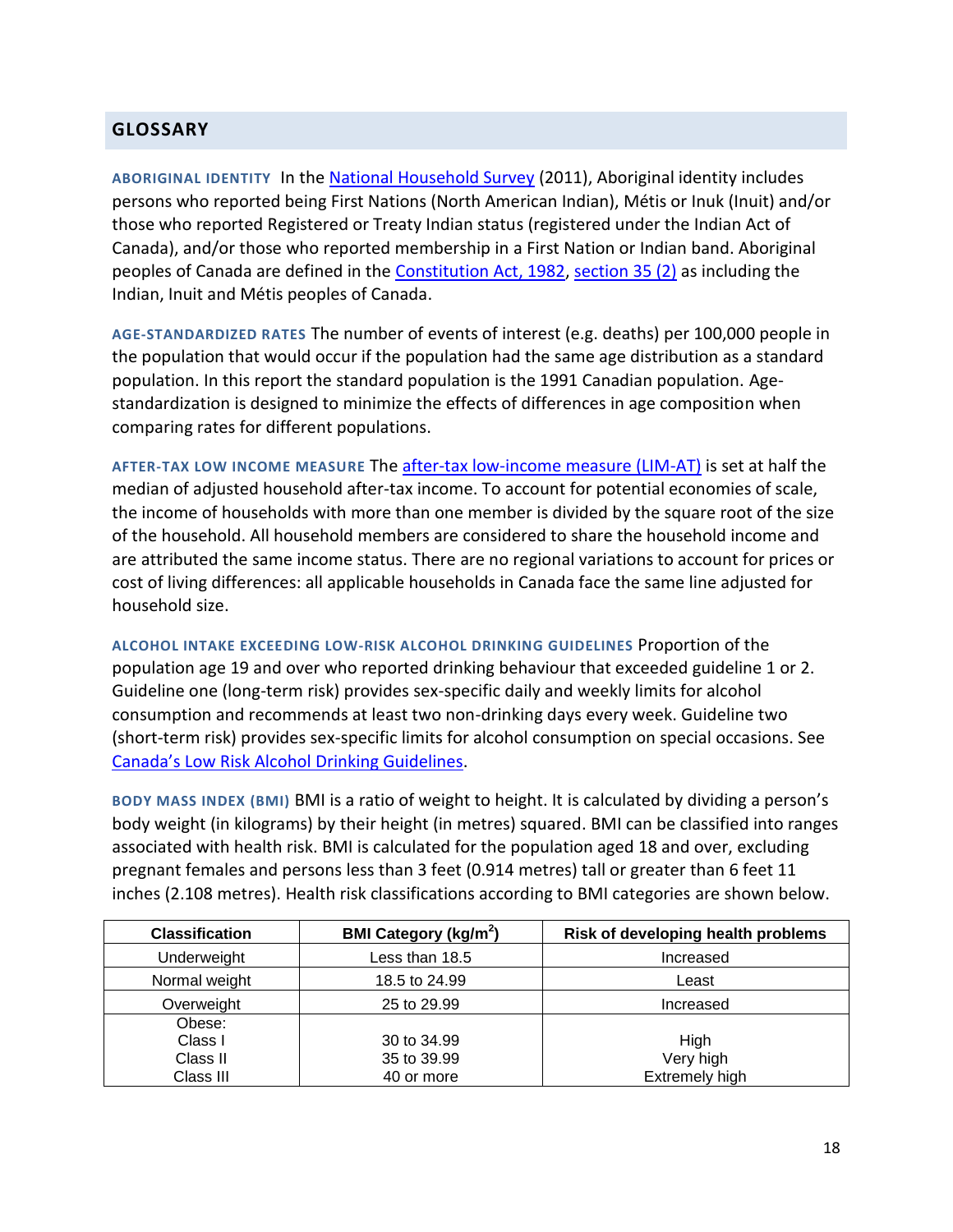#### (Health Canada, [Canadian Guidelines for Body Weight Classification in Adults\)](http://www.hc-sc.gc.ca/fn-an/nutrition/weights-poids/guide-ld-adult/index-eng.php)

<span id="page-19-4"></span>**CURRENT SMOKING (DAILY OR OCCASIONAL)** the proportion of the population age 19 and over that reported smoking daily or occasionally. Does not take into account the number of cigarettes smoked. (Statistics Canada, [CANSIM Table 105-0502\)](http://www5.statcan.gc.ca/cansim/a26?lang=eng&retrLang=eng&id=1050502&&pattern=&stByVal=1&p1=1&p2=-1&tabMode=dataTable&csid=#F28)

<span id="page-19-0"></span>**HEALTH EQUITY/HEALTH INEQUITY** Health equity means that all people can reach their full health potential and are not disadvantaged from attaining it because of their race, ethnicity, religion, gender, age, social class, socio-economic status or other socially determined circumstance. (National Collaborating Centre for Determinants of Health, 2013. Let's Talk: [Public health roles](http://nccdh.ca/resources/entry/lets-talk-public-health-roles)  [for improving health equity.](http://nccdh.ca/resources/entry/lets-talk-public-health-roles)) Health inequities occur as a consequence of differences in opportunity, which result, for example in unequal access to health services, nutritious food or adequate housing. In such cases, inequalities in health status arise as a consequence of inequities in opportunities in life. (Public Health Agency of Canada. [Glossary of Terms\)](http://www.phac-aspc.gc.ca/php-psp/ccph-cesp/glos-eng.php#e)

<span id="page-19-2"></span>**IMMIGRANT** Refers to a person who is or has ever been a landed immigrant/permanent resident. This person has been granted the right to live in Canada permanently by immigration authorities. Some immigrants have resided in Canada for a number of years, while others have arrived recently. Some immigrants are Canadian citizens, while others are not. Most immigrants are born outside Canada, but a small number are born in Canada. In the 2011 National, 'Immigrants' includes immigrants who landed in Canada prior to May 10, 2011. (National [Household Survey](http://www12.statcan.gc.ca/nhs-enm/2011/dp-pd/prof/index.cfm?Lang=E) 2011).

<span id="page-19-1"></span>**MEDIAN** The median is a simple measure of central tendency. To find the median, observations are arranged in order from smallest to largest value. If there is an odd number of observations, the median is the middle value. If there is an even number of observations, the median is the average of the two middle values.

**PERCEIVED HEALTH** Perceived health refers to the perception of a person's health in general, either by the person himself or herself, or, in the case of proxy response, by the person responding. Health means not only the absence of disease or injury but also physical, mental and social well-being. Perceived health is an indicator of overall health status. It can reflect aspects of health not captured in other measures, such as incipient disease, disease severity, physiological and psychological reserves as well as social and mental function. (Statistics Canada, [CANSIM Table 105-0502](http://www5.statcan.gc.ca/cansim/a26?lang=eng&retrLang=eng&id=1050502&&pattern=&stByVal=1&p1=1&p2=-1&tabMode=dataTable&csid=#F28))

<span id="page-19-3"></span>**PERCEIVED HEALTH, VERY GOOD OR EXCELLENT** Proportion of the population aged 12 and over who reported perceiving their own health status as being either excellent or very good. Other options were fair or poor. (Statistics Canada, [CANSIM Table 105-0502](http://www5.statcan.gc.ca/cansim/a26?lang=eng&retrLang=eng&id=1050502&&pattern=&stByVal=1&p1=1&p2=-1&tabMode=dataTable&csid=#F28))

**PERCEIVED LIFE STRESS** Perceived life stress refers to the amount of stress in the person's life, on most days, as perceived by the person or, in the case of proxy response, by the person responding. Stress carries several negative health consequences, including heart disease, stroke, high blood pressure, as well as immune and circulatory complications. Exposure to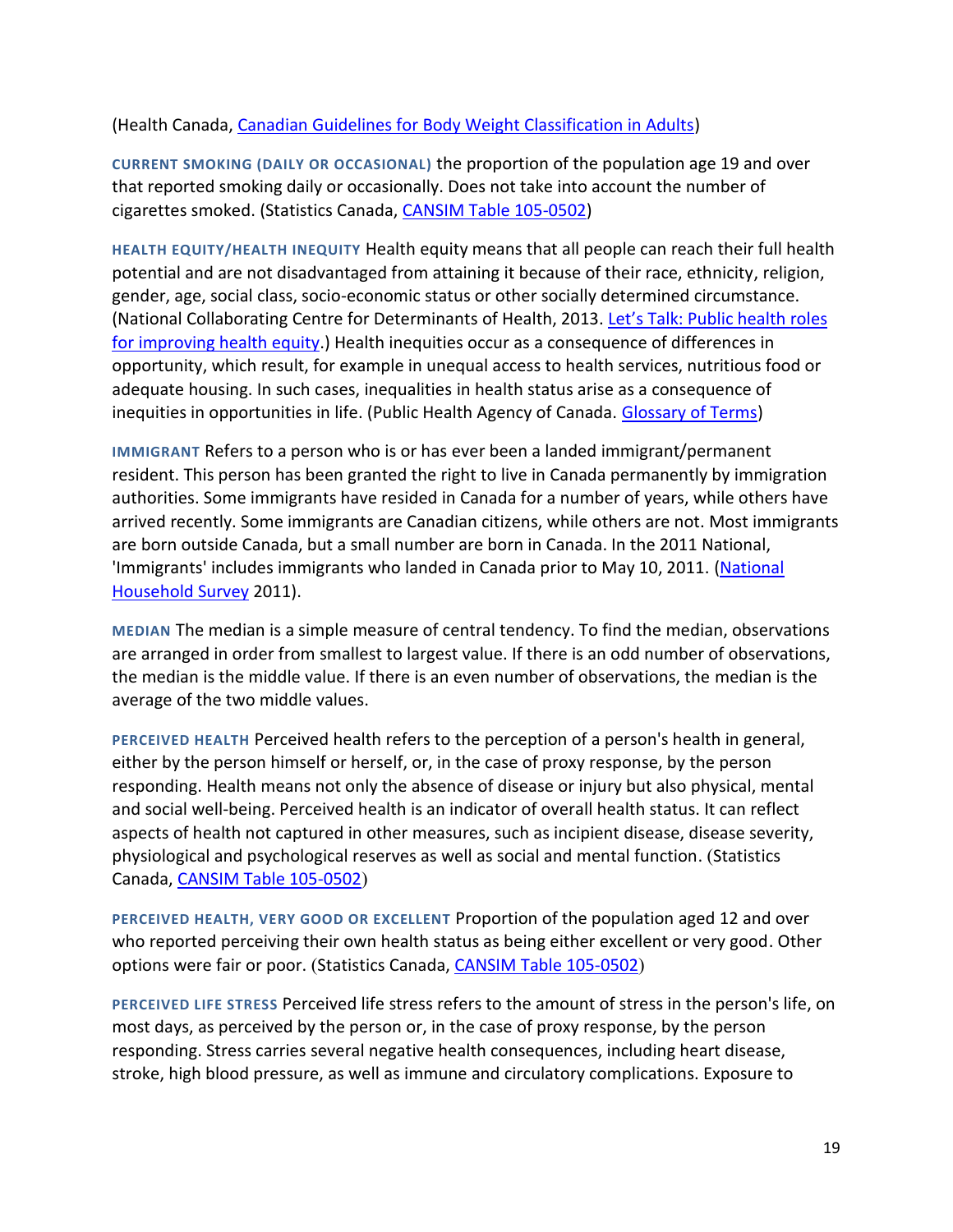stress can also contribute to behaviours such as smoking, over-consumption of alcohol, and less-healthy eating habits. (Statistics Canada[, CANSIM Table 105-0502](http://www5.statcan.gc.ca/cansim/a26?lang=eng&retrLang=eng&id=1050502&&pattern=&stByVal=1&p1=1&p2=-1&tabMode=dataTable&csid=#F28))

<span id="page-20-2"></span>**PERCEIVED LIFE STRESS, QUITE A LOT** Proportion of the population aged 15 and over who reported perceiving that most days in their life were quite a bit or extremely stressful. (Statistics Canada, [CANSIM Table 105-0502\)](http://www5.statcan.gc.ca/cansim/a26?lang=eng&retrLang=eng&id=1050502&&pattern=&stByVal=1&p1=1&p2=-1&tabMode=dataTable&csid=#F28)

**PERCEIVED MENTAL HEALTH** Perceived mental health refers to the perception of a person's mental health in general. Perceived mental health provides a general indication of the population suffering from some form of mental disorder, mental or emotional problems, or distress, not necessarily reflected in perceived health. (Statistics Canada, [CANSIM Table 105-](http://www5.statcan.gc.ca/cansim/a26?lang=eng&retrLang=eng&id=1050502&&pattern=&stByVal=1&p1=1&p2=-1&tabMode=dataTable&csid=#F28) [0502](http://www5.statcan.gc.ca/cansim/a26?lang=eng&retrLang=eng&id=1050502&&pattern=&stByVal=1&p1=1&p2=-1&tabMode=dataTable&csid=#F28))

<span id="page-20-1"></span>**PERCEIVED MENTAL HEALTH, VERY GOOD OR EXCELLENT** Proportion of the population aged 12 and over who reported perceiving their own mental health status as being excellent or very good (other options were fair or poor). (Statistics Canada, [CANSIM Table 105-0502](http://www5.statcan.gc.ca/cansim/a26?lang=eng&retrLang=eng&id=1050502&&pattern=&stByVal=1&p1=1&p2=-1&tabMode=dataTable&csid=#F28))

<span id="page-20-4"></span>**PHYSICAL INACTIVITY DURING LEISURE TIME** Respondents to the Canadian Community Health Survey are classified as active, moderately active or inactive based on an index of average daily physical activity over the past 3 months. For each leisure time physical activity the respondent is engaged in, an average daily energy expenditure is calculated by multiplying the number of times the activity was performed by the average duration of the activity by the energy cost (kilocalories per kilogram of body weight per hour) of the activity. The index is calculated as the sum of the average daily energy expenditures of all activities. Respondents are classified as follows: 3.0 kcal/kg/day or more = physically active; 1.5 to 2.9 kcal/kg/day = moderately active; less than 1.5 kcal/kg/day = inactive. (Statistics Canada, [CANSIM Table 105-0502\)](http://www5.statcan.gc.ca/cansim/a26?lang=eng&retrLang=eng&id=1050502&&pattern=&stByVal=1&p1=1&p2=-1&tabMode=dataTable&csid=#F28)

<span id="page-20-0"></span>**REGISTERED OR TREATY INDIAN** Includes persons who reported being a Registered or Treaty Indian in Question 20 of the 2011 National Household Survey. Registered Indians are persons who are registered under th[e Indian Act](http://laws-lois.justice.gc.ca/eng/acts/i-5/) of Canada. Treaty Indians are persons who belong to a First Nation or Indian band that signed a treaty with the Crown. Registered or Treaty Indians are sometimes also called Status Indians.

<span id="page-20-3"></span>**VEGETABLE AND FRUIT CONSUMPTION 4 OR LESS TIMES PER DAY** Proportion of the population indicating that they usually consume vegetables and fruits 4 or less times per day. Does not take into account the amount consumed. (Statistics Canada, [CANSIM Table 105-0502\)](http://www5.statcan.gc.ca/cansim/a26?lang=eng&retrLang=eng&id=1050502&&pattern=&stByVal=1&p1=1&p2=-1&tabMode=dataTable&csid=#F28)

**VISIBLE MINORITY** The [Employment Equity Act](http://laws-lois.justice.gc.ca/eng/acts/e-5.401/) defines visible minorities as "persons, other than Aboriginal peoples, who are non-Caucasian in race or non-white in colour."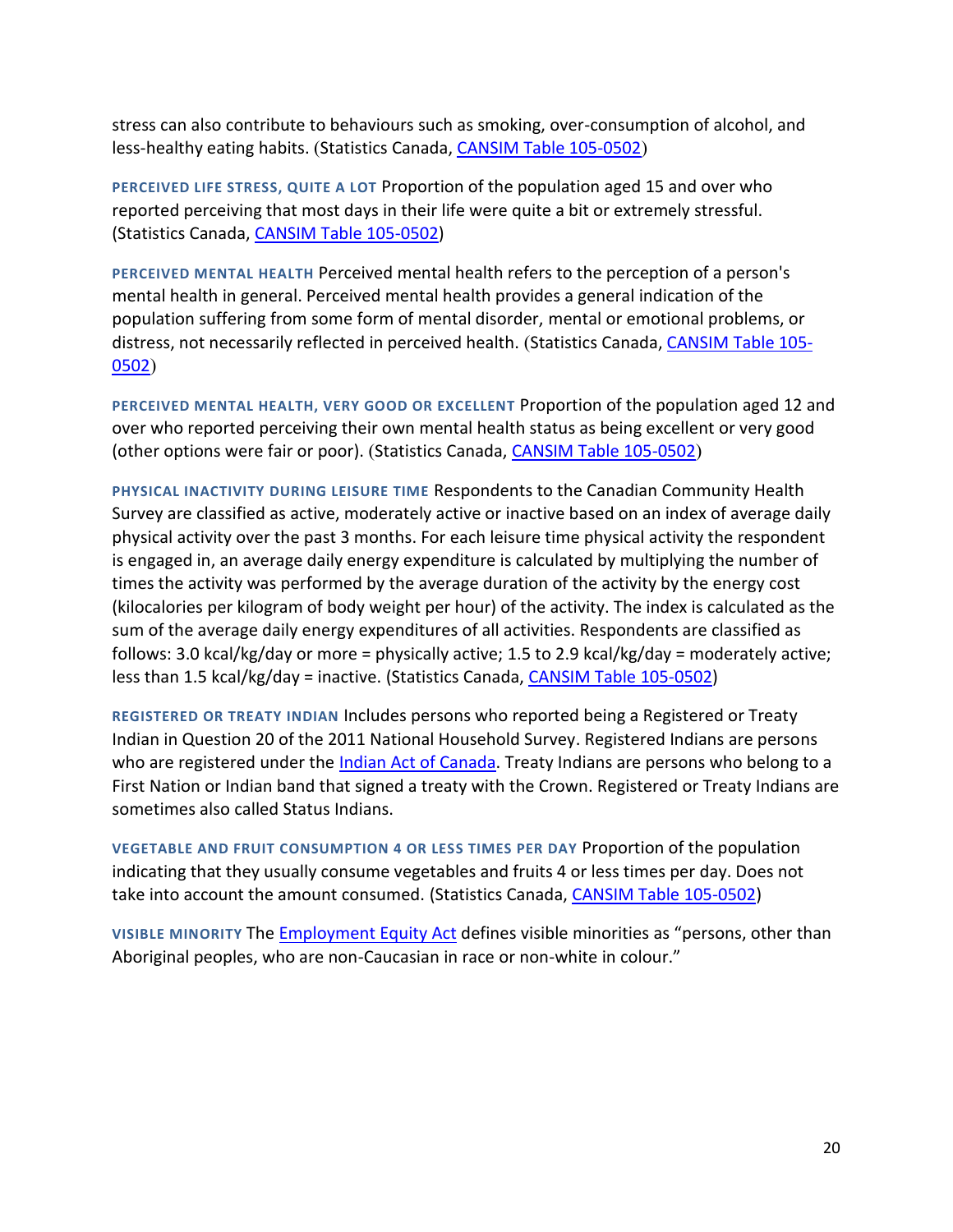# <span id="page-21-0"></span>**REFERENCES**

- 1. Minister of Health and Long-Term Care, "Ontario Public Health Standards 2008", (Revised October 2015) Catalogue No. 019465 Queen's Printer for Ontario 2015. Available at [http://www.health.gov.on.ca/en/pro/programs/publichealth/oph\\_standards/ophsprotocols.asp](http://www.health.gov.on.ca/en/pro/programs/publichealth/oph_standards/ophsprotocols.aspx)  $x$  (accessed February 23, 2016). See also "Population Health Assessment and Surveillance Protocol 2008. Available at [http://www.health.gov.on.ca/en/pro/programs/publichealth/oph\\_standards/docs/population\\_](http://www.health.gov.on.ca/en/pro/programs/publichealth/oph_standards/docs/population_health_assessment.pdf) [health\\_assessment.pdf](http://www.health.gov.on.ca/en/pro/programs/publichealth/oph_standards/docs/population_health_assessment.pdf) (accessed February 23, 2016).
- 2. Renfrew County and District Health Unit, "Renfrew County and District Health Unit Strategic Plan: Our Road to the Future 2015 – 2019," (2015) pp. 12 – 19. Available at <http://www.rcdhu.com/Pages/Home/strategic-plan.html> (accessed January 12, 2016).
- 3. Ontario Ministry of Health and Long-Term Care, "Initial Report on Public Health," (2014) See Table 1: Health Unit Profiles. Available at: [http://www.health.gov.on.ca/en/public/publications/pubhealth/init\\_report/huprofiles.html](http://www.health.gov.on.ca/en/public/publications/pubhealth/init_report/huprofiles.html) (accessed January 12, 2016).
- 4. Ministry of Health and Long-Term Care, IntelliHEALTH ONTARIO, Population Estimates, extracted November 16, 2015.
- 5. Ministry of Finance, "Ontario Populations Projections 2014 Based on the 2011 Census: 2013 2041 Ontario and its 49 Census Subdivisions," (Fall 2014) p. 86. Available at: <http://www.fin.gov.on.ca/en/economy/demographics/projections/> (accessed January 12, 2016).
- 6. Statistics Canada, "Renfrew County and District Health Unit (Health Region), Ontario and Canada (table). Health Profile," Statistics Canada Catalogue no. 82-228-XWE. Ottawa. (Released December 12, 2013). Available at [http://www12.statcan.gc.ca/health-sante/82-](http://www12.statcan.gc.ca/health-sante/82-228/index.cfm?Lang=E) [228/index.cfm?Lang=E](http://www12.statcan.gc.ca/health-sante/82-228/index.cfm?Lang=E) (accessed December 10, 2015).
- 7. Ministry of Health and Long-Term Care, IntelliHEALTH ONTARIO, Population Projections, extracted November 16, 2015.
- 8. Statistics Canada, 2011 National Household Survey, "Renfrew County and District Health Unit, Ontario (Code 3557) (table). National Household Survey (NHS) Profile," Catalogue no. 99-004- XWE. Ottawa. Released September 11, 2013. Available at: <http://www12.statcan.gc.ca/nhs-enm/2011/dp-pd/prof/index.cfm?Lang=E> (accessed December 10, 2015).
- 9. Statistics Canada, 2011 Census, "Renfrew County and District Health Unit, Ontario (Code 3557) (table). Census Profile," Catalogue no. 98-316-XWE. Ottawa. Released October 24, 2012. Available at[: http://www12.statcan.gc.ca/census-recensement/2011/dp](http://www12.statcan.gc.ca/census-recensement/2011/dp-pd/prof/index.cfm?Lang=E)[pd/prof/index.cfm?Lang=E](http://www12.statcan.gc.ca/census-recensement/2011/dp-pd/prof/index.cfm?Lang=E) (accessed December 10, 2015).
- 10. World Health Organization, "Social Determinants of Health: The Solid Facts, second edition" (2003). Edited by Richard Wilkinson and Michael Marmot.